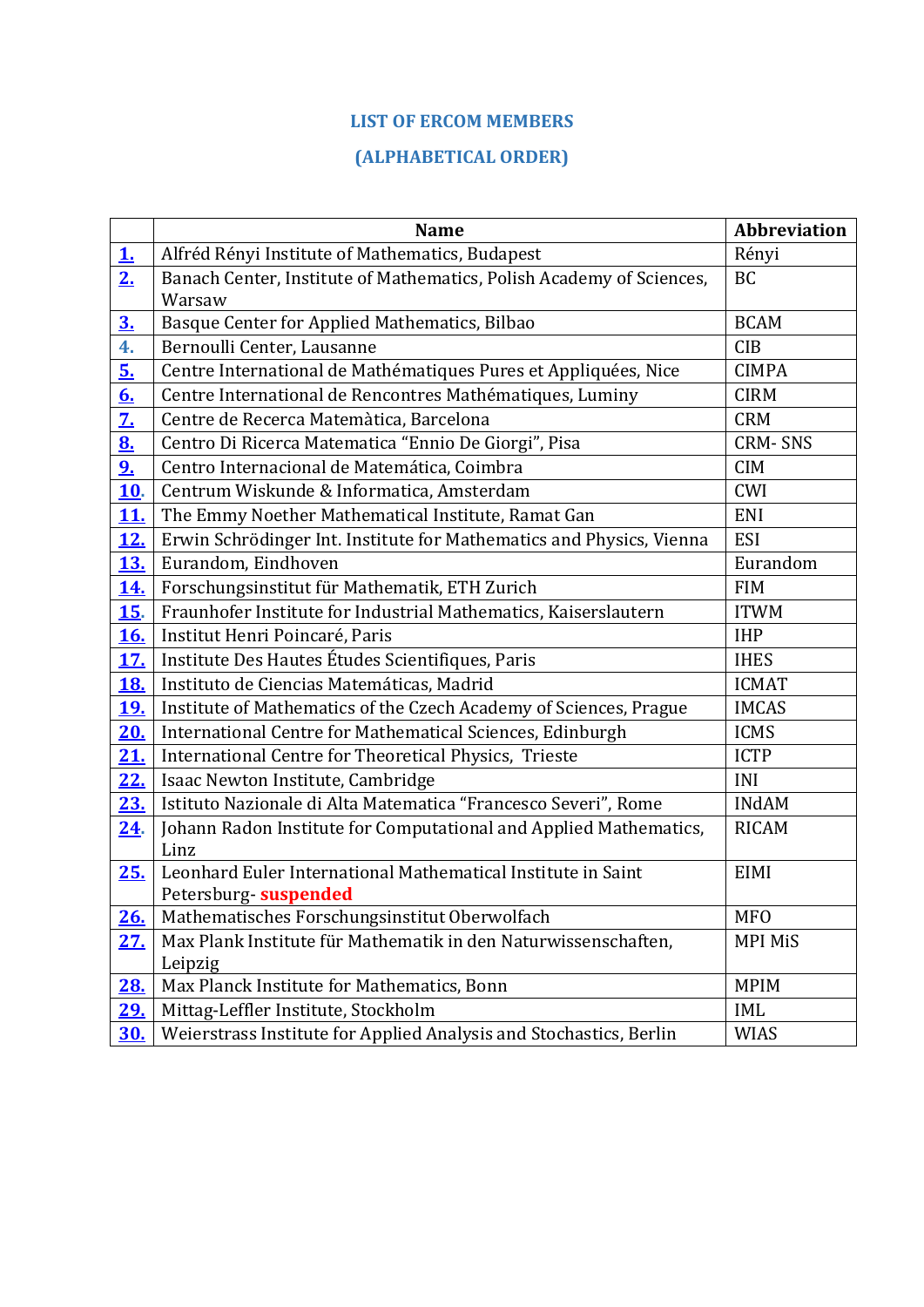### **Alfréd Rényi Institute of Mathematics, Budapest**

#### [www.renyi.hu](http://www.renyi.hu/)

The Rényi Institite was founded in 1950, as member of the chain of institutes of the Hungarian Academy of Sciences. It got its name in 1996 from his first and founding director, Alfréd Rényi (1921-1970). Since 2019 the institute belongs to the Eotvos Loránd Research Network (ELKH).

Presently the institute has around 150 employees, out of which 120 reasearchers, including 60 tenure faculty. The researchers are divided into departments, covering all major fields of mathematics. Researchers of the institute were awarded by 11 ERC grants, and two members of the Institute won the Abel prize (Endre Szemerédi in 2012 and László Lovász in 2021).

In the newly founded Erdos Center (under the auspices of the Rényi Institute) starting 2022 thematic semesters, Summer Schools, workshops and conferences will be organized.

<span id="page-1-0"></span>

| Scientific Coordinator: András Stipsicz        | stipsicz.andras@renyi.hu                                |
|------------------------------------------------|---------------------------------------------------------|
| Administrative coordinator: Tiziana Del Viscio | del.viscio.tiziana@renyi.hu                             |
| contact e-mail for ERCOM                       | stipsicz.andras@renyi.hu<br>del.viscio.tiziana@renyi.hu |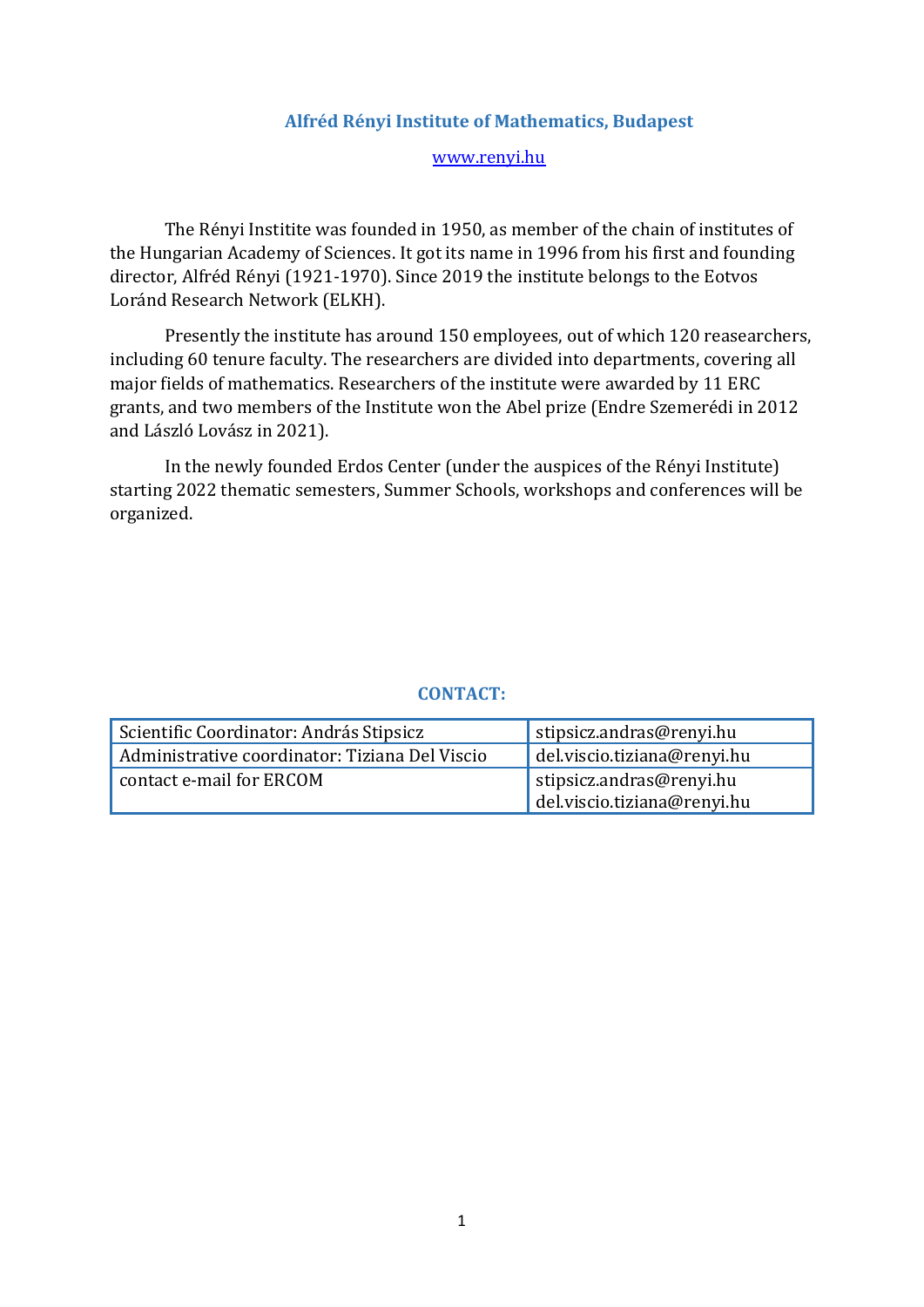# **Banach Center, Institute of Mathematics, Polish Academy of Sciences, Warsaw- BC** <https://www.impan.pl/en/activities/banach-center>

From the moment of its establishment in 1973, Banach Center has been a part of the Institute of Mathematics of the Polish Academy of Sciences (IMPAN), headed by the Director of the Institute (or by one of the Director's deputies), together with the International Scientific Council of the Banach Center. The mentioned Council determines the scientific program of the Center.

The aim of the Banach Center has always been promotion and stimulation of international cooperation in mathematics. Banach Center is open to all mathematicians from all over the world to organize scientific meetings.

Main forms of BC activities include:

- Conferences, (usually one week long), with at least 25 participants.
- Workshops, (usually one week two weeks long), 10 25 participants.
- Research groups, 2 10 participants.
- Banach Center Publications- proceedings of selected BC conferences and semesters

Above scientific activities can take place in Warsaw (at IMPAN) or at our Mathematical Research and Conference Center in Będlewo.

IMPAN itself is a leading Polish mathematical research institute established in 1948 and employing almost 100 researchers (including postdocs, long term and permanent faculty). It is mainly based in Warsaw, but has also branches in Wrocław, Kraków, Sopot, Poznań and Katowice.

<span id="page-2-0"></span>

| Scientific Coordinator: Adam Skalski        | a.skalski@impan.pl |
|---------------------------------------------|--------------------|
| Administrative coordinator: Karolina Leśnik | klesnik@impan.pl   |
| contact e-mail for ERCOM                    | ercom@impan.pl     |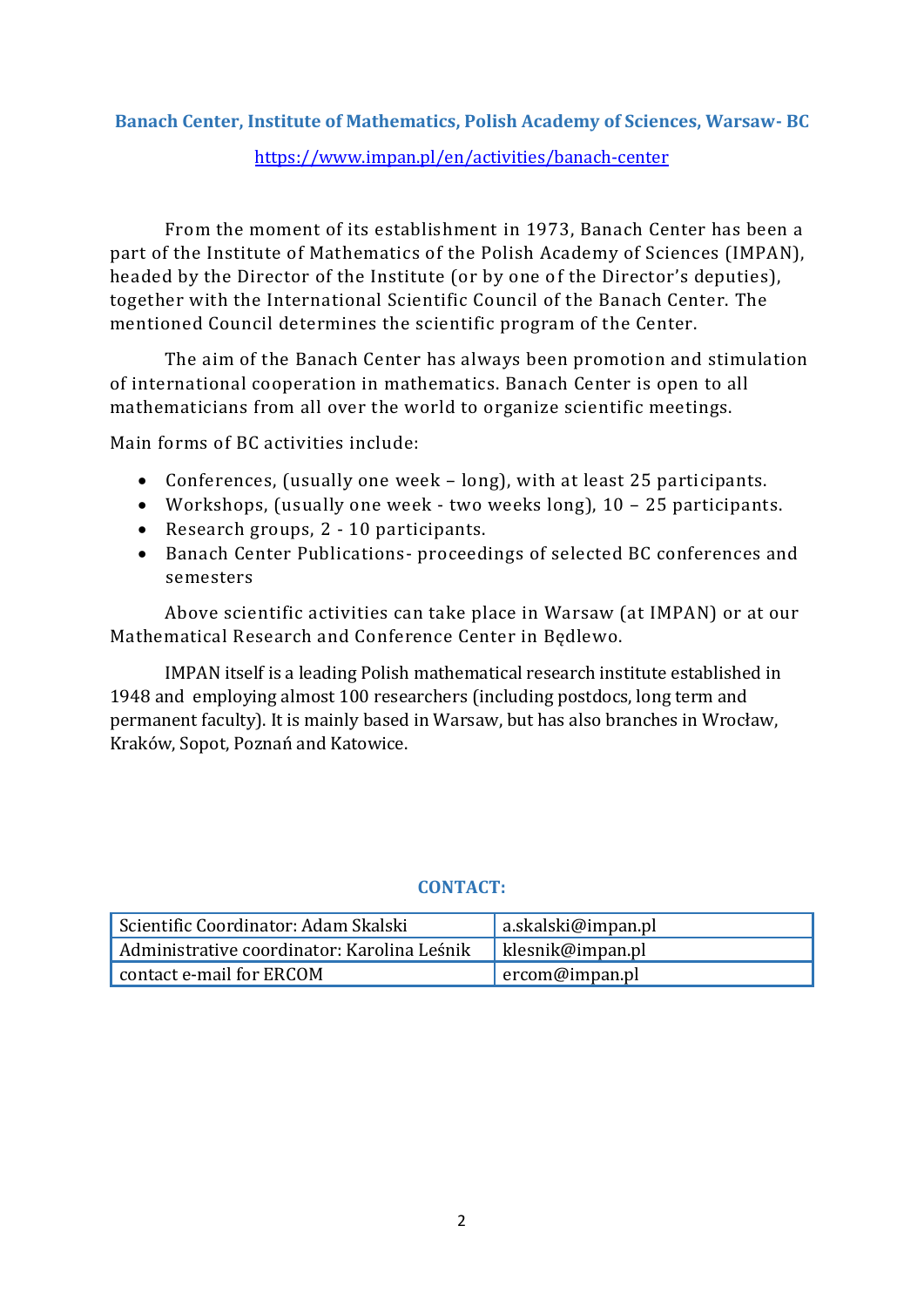### **Basque Center for Applied Mathematics- BCAM**

#### [http://www.bcamath.org](http://www.bcamath.org/)

Aiming to strengthen the Basque Science and Technology System, the Basque Center for Applied Mathematics (BCAM) was created in September 2008 by the Basque Government through Ikerbasque, the Basque Foundation for Science. The University of the Basque Country UPV/EHU and Innobasque (Basque Innovation Agency) joined BCAM as founding members and the Biscay Regional Government joined later as an institutional member. Petronor Innovacion S.L. joined in 2017 as an industrial partner.

BCAM is part of the BERC (Basque Excellence Research Centres) network and "Severo Ochoa" excellence centre in the periods 2014-2018 and 2018-2022.

Starting in 2008 with three Professors and one Research Line and, up to June 2021, with 125 Researchers (Professors, Post-doc fellows, PhD Students, Research Technicians), and a high number of visiting fellows and internships, supported by an administrative staff team (12 members), integrating people from more than 25 different countries. The Centre has accomplished a long and intense path, full of high-quality scientific activities and hard work, while keeping as a young centre, where the average age of researchers is lower than 35.

A Scientific Advisory Committee (SAC) composed of international highly reputed scientists and led until 2020 by Prof. M. J. Esteban and currently by Professor David Lannes from the Institut de Mathématiques de Bordeaux, which meets at BCAM yearly, is actively participating in shaping the Strategy and Scientific Plan of the Centre, together with BCAM Scientific Director. The Scientific Director, UPV/EHU, Jose A. Lozano, leads the internal co-ordination of the scientific activity and the external representation of the Centre.

BCAM research objectives have been structured in the following Scientific Platforms:

- Core in Applied Mathematics: Fourier Analysis, Algebraic Geometry, Discrete Mathematics, Probability and Statistics, Partial Differential Equations, Quantum Theory and Foundations of Artificial Intelligence.
- Modelling, Simulation and Computational Mathematics: Numerical Analysis, Computer Simulations, Mathematical Modelling and Algorithm Development. This is done with deterministic and stochastic methods and software targeting High-Performance Computing (HPC) architectures.
- Applications of Mathematics to Health, Biosciences, Energy, Sports Industry, Advanced Manufacturing and other applications (Finance, Insurance, Telecommunications, Social Sciences, etc.).

The Centre also has an administrative staff team headed by the General Manager Lorea Gómez, which currently includes Project Managers, an Outreach Manager, Management and Administrative Assistants and an IT Department. The main task of this team is to support the research activities, and to contribute to the development of the best atmosphere for researchers to yield innovative research.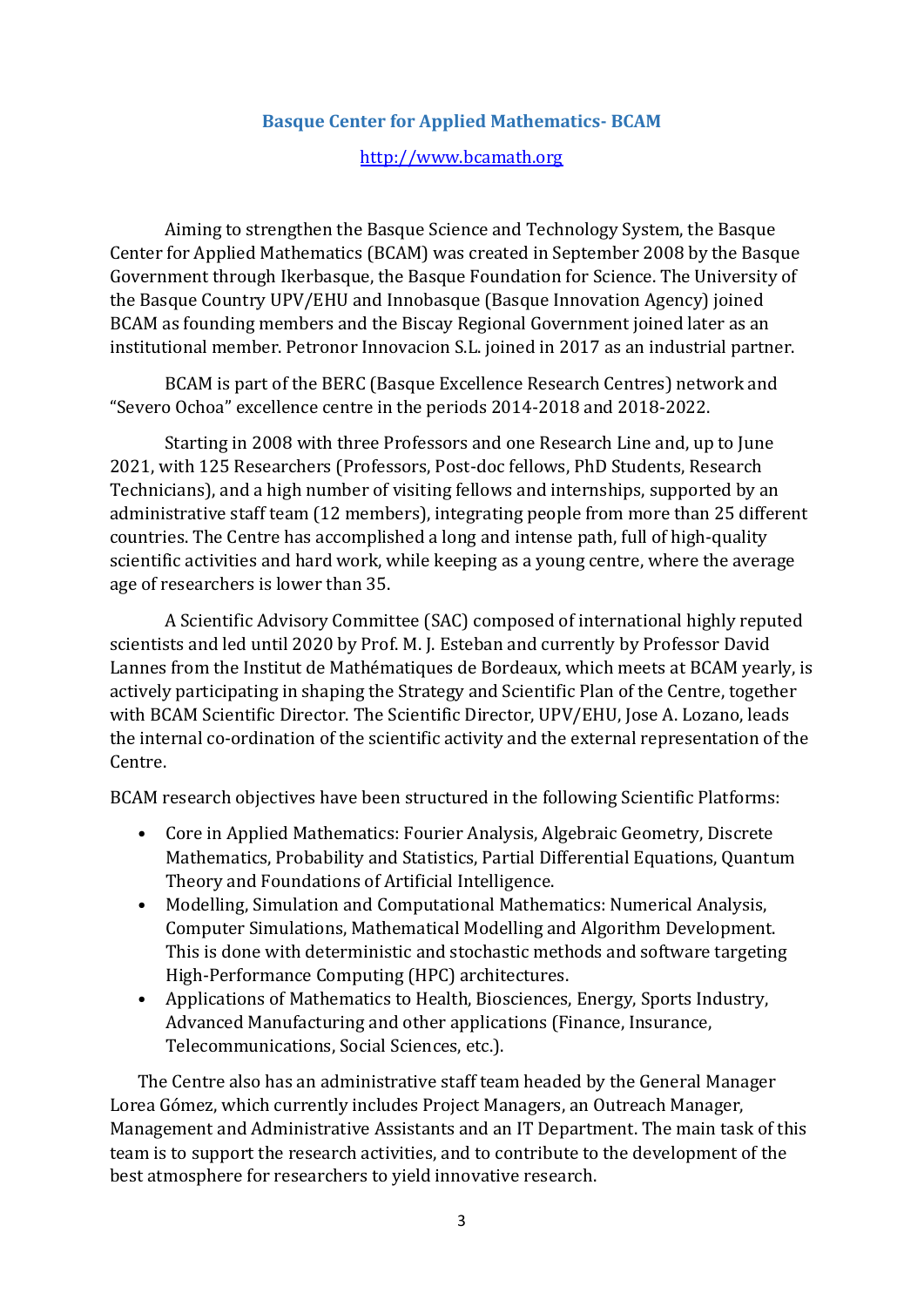<span id="page-4-0"></span>

| Scientific Coordinator: Jose A. Lozano  | jlozano@bcamath.org        |
|-----------------------------------------|----------------------------|
| Administrative coordinator: Lorea Gómez | projectsoffice@bcamath.org |
| contact e-mail for ERCOM                | jlozano@bcamath.org        |
|                                         | projectsoffice@bcamath.org |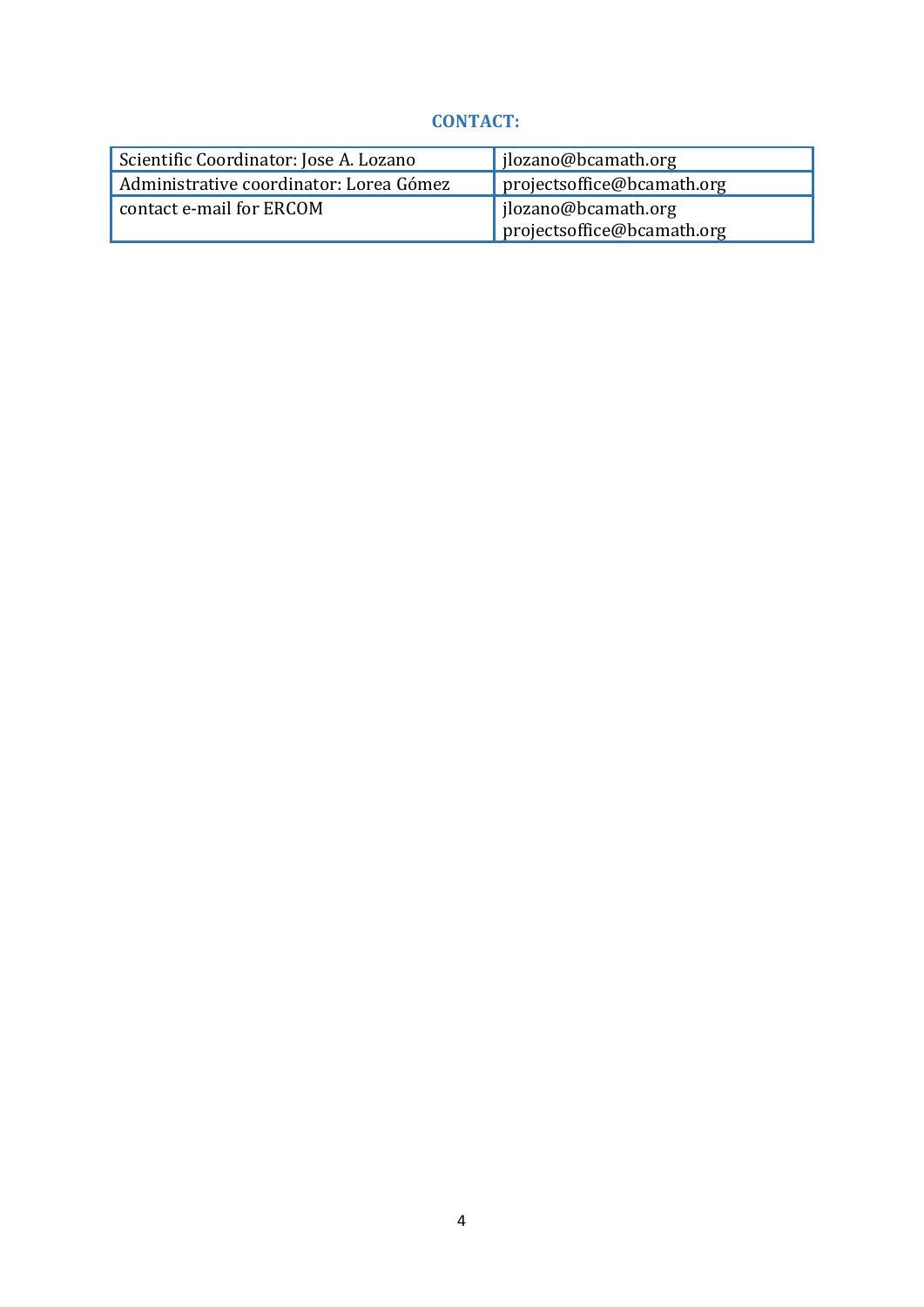# **Centre International de Mathématiques Pures et Appliquées, Nice- CIMPA**

### [https://www.cimpa.info](https://www.cimpa.info/)

The Centre International de Mathématiques Pures et Appliquées (CIMPA), founded in France in 1978, is a nonprofit organization that promotes research in Mathematics in developing countries. Located in Nice, it is a UNESCO Category 2 centre and is part of the Laboratoire d'Excellence CARMIN (Centres d'Accueil et de Rencontres Mathématiques Internationales). It benefits from the financial support of France, Germany, Norway, Spain and Switzerland.

CIMPA co-organizes and sponsors numerous activities in developing countries, in all continents. Each activity is funded through a process of calls for proposals in one of the following categories: CIMPA Schools, CIMPA Courses, CIMPA Fellowships and CIMPA - ICTP Research in Pairs program.

<span id="page-5-0"></span>

| Scientific Coordinator: Christophe Ritzenthaler | director@cimpa.info |
|-------------------------------------------------|---------------------|
| Administrative coordinator: Agnès Gomez         | admin@cimpa.info    |
| Héla Lamiri                                     | hela@cimpa.info     |
| contact e-mail for ERCOM                        | director@cimpa.info |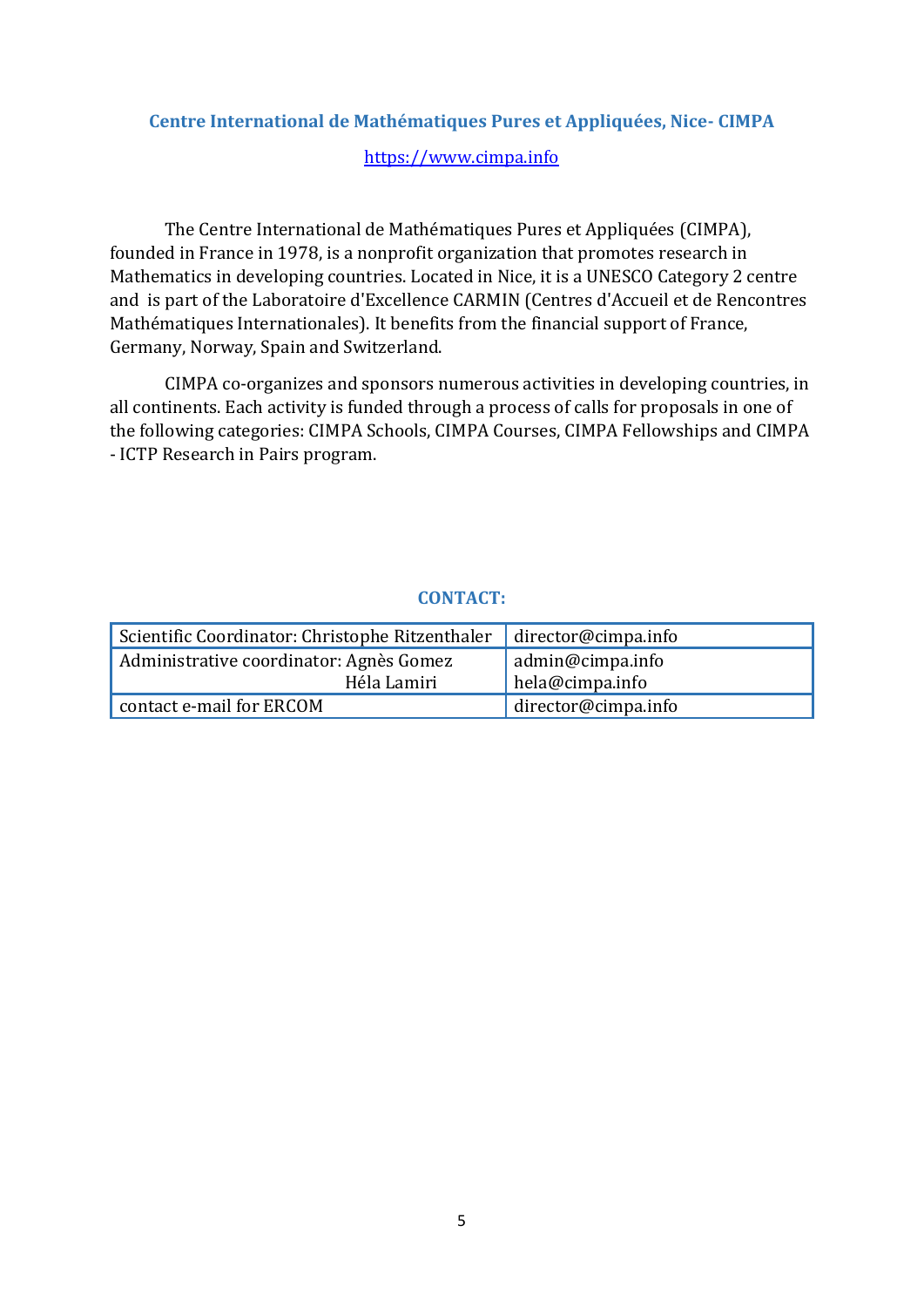# **Centre International de Rencontres Mathématiques, Luminy- CIRM**

## <https://www.cirm-math.com/>

Situated right at the heart of the Parc des Calanques, a famous nature reserve in the South of France, the aim of the CIRM is to welcome researchers from around the world. Scientists can work together, exchange ideas, share their knowledge and advance the key issues of our discipline. They can also develop ambitious projects with the other sciences and pass on their knowledge and findings to young researchers and doctoral students.

A particular feature of CIRM is that it is a residential centre. At CIRM, a resident researcher lives in total immersion in his/ her group, sleeping, eating and working in this one place. We believe that this proximity is very conducive to fruitful exchanges. With CIRM's administrative and residential teams taking care of their needs, researchers can focus exclusively on their own scientific projects. Our aim is indeed to combine excellence in science with a quality venue.

CIRM is jointly managed by the Société Mathématique de France (SMF), the Centre National de la Recherche Scientifique (CNRS) and Aix-Marseille Université.

CIRM was created forty years ago as one of the first centres for worldwide scientific meetings in mathematics. The centre is a key establishment in the renowned French School of Mathematics. Its international Scientific Committee ensures that the best quality is reached in terms of conferences and other research events organized, the aim being to maintain the highest level of research combined with the best residential facilities.

CIRM is a key partner in two Laboratoires d'Excellence (governmental initiatives launched to promote excellence in French research): Labex CARMIN\* at a national level, and ARCHIMEDE Institute at the local level. CIRM also created the Jean-Morlet Chair programme in 2013 with the aim of welcoming foreign researchers in residence, encouraging collaborations with the local departments and offering top quality international scientific programmes.

Through its participation in those projects, CIRM can develop its scientific aims, be an international player and assert its strategic role and missions.

Building on its success, CIRM welcomed over 4,700 participants in 2019, thanks to additional hosting capacities. Most events occurring at CIRM last roughly for a week and in response to the pandemic that hit the world in 2020, CIRM was able to adapt and accelerate its digital transformation by setting up virtual and hybrid conferences in all rooms so that science may continue to develop and be transmitted.

| Scientific Coordinator: Pascal Hubert     | pascal.hubert@cirm-math.fr                               |
|-------------------------------------------|----------------------------------------------------------|
| Administrative coordinator: Magali Marque | magali.marque@cirm-math.fr                               |
| contact e-mail for ERCOM                  | magali.marque@cirm-math.fr<br>pascal.hubert@cirm-math.fr |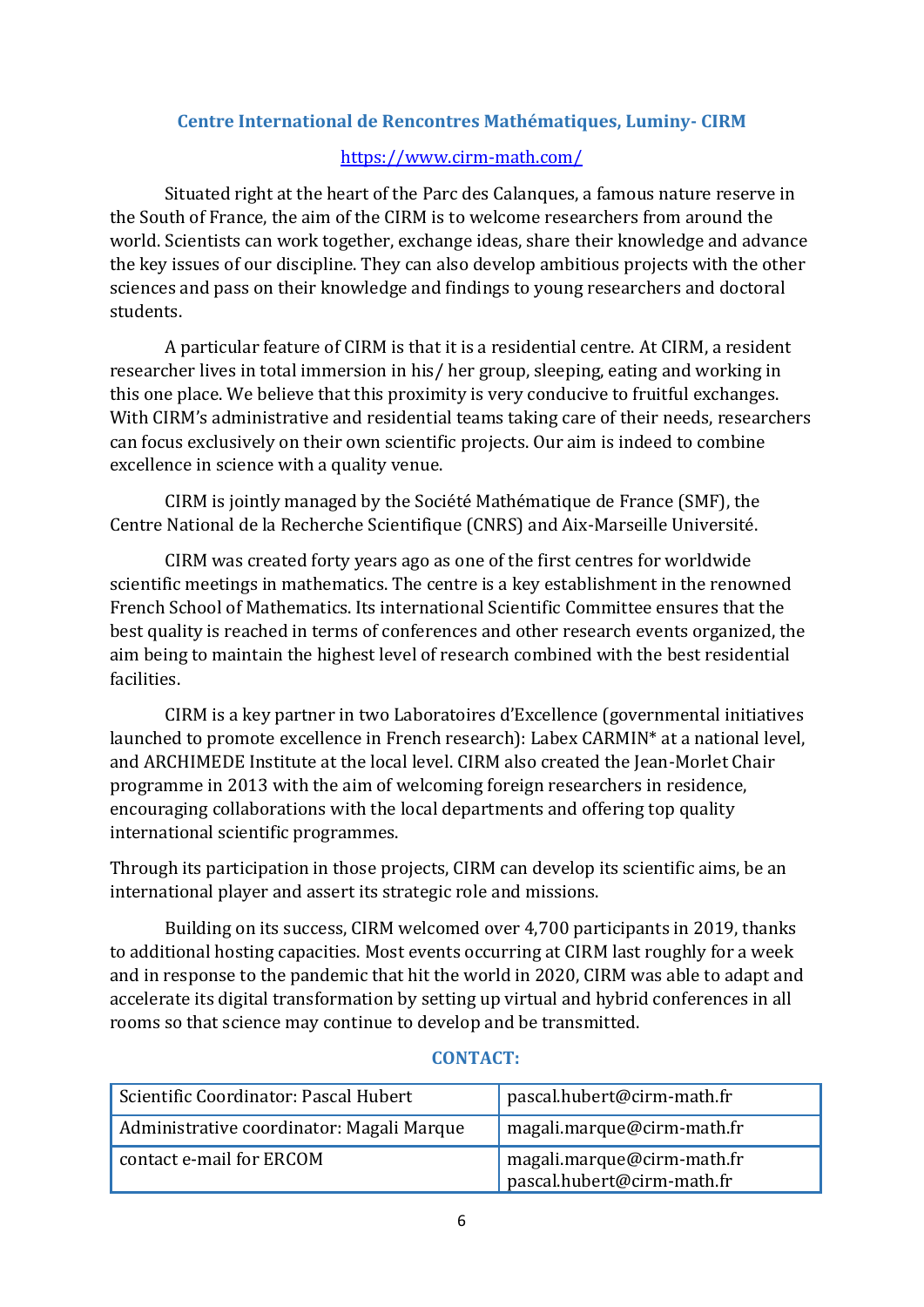### **Centre de Recerca Matemàtica, Barcelona- CRM**

#### [www.crm.cat](http://www.crm.cat/)

<span id="page-7-0"></span>The mission statement of the Centre de Recerca Matemàtica consists in promoting research and advanced training in mathematics through collaboration and synergies with Catalan universities and research institutions in an internationalization framework.

The specific aims of the Centre de Recerca Matemàtica include to carry out research projects; to organize International Thematic Research Programs based on hosting long stays of prominent mathematicians in the CRM and developing activities and specialization courses with the aims of bringing young researchers into contact with senior researchers from around the world, and helping establishing new collaborations as well as training in new subjects; to disseminate research results by organizing lectures, seminars, conferences and other scientific meetings and by bringing out specialized publications and finally to promote collaboration with other university and research institutions.

The main activitities to which the CRM is devoted are:

- Research in Mathematics oriented to the Applications (see [https://www.crm.cat/research-areas/\)](https://www.crm.cat/research-areas/)
- Organization of International Thematic Research Programs and training activities
- Knowledge Transfer specially in the area of Artificial Inteligence and Statistics
- Outreach

<span id="page-7-1"></span>

| Scientific Coordinator: Lluís Alsedà (Scientific Director)<br>Arantxa Sanz (Scientific Coordinator) | llalseda@crm.cat<br>'asanz@crm.cat |
|-----------------------------------------------------------------------------------------------------|------------------------------------|
| Administrative coordinator: José Antonio Fuentes                                                    | jafuentes@crm.cat                  |
| contact e-mail for ERCOM                                                                            | nhernandez@crm.cat                 |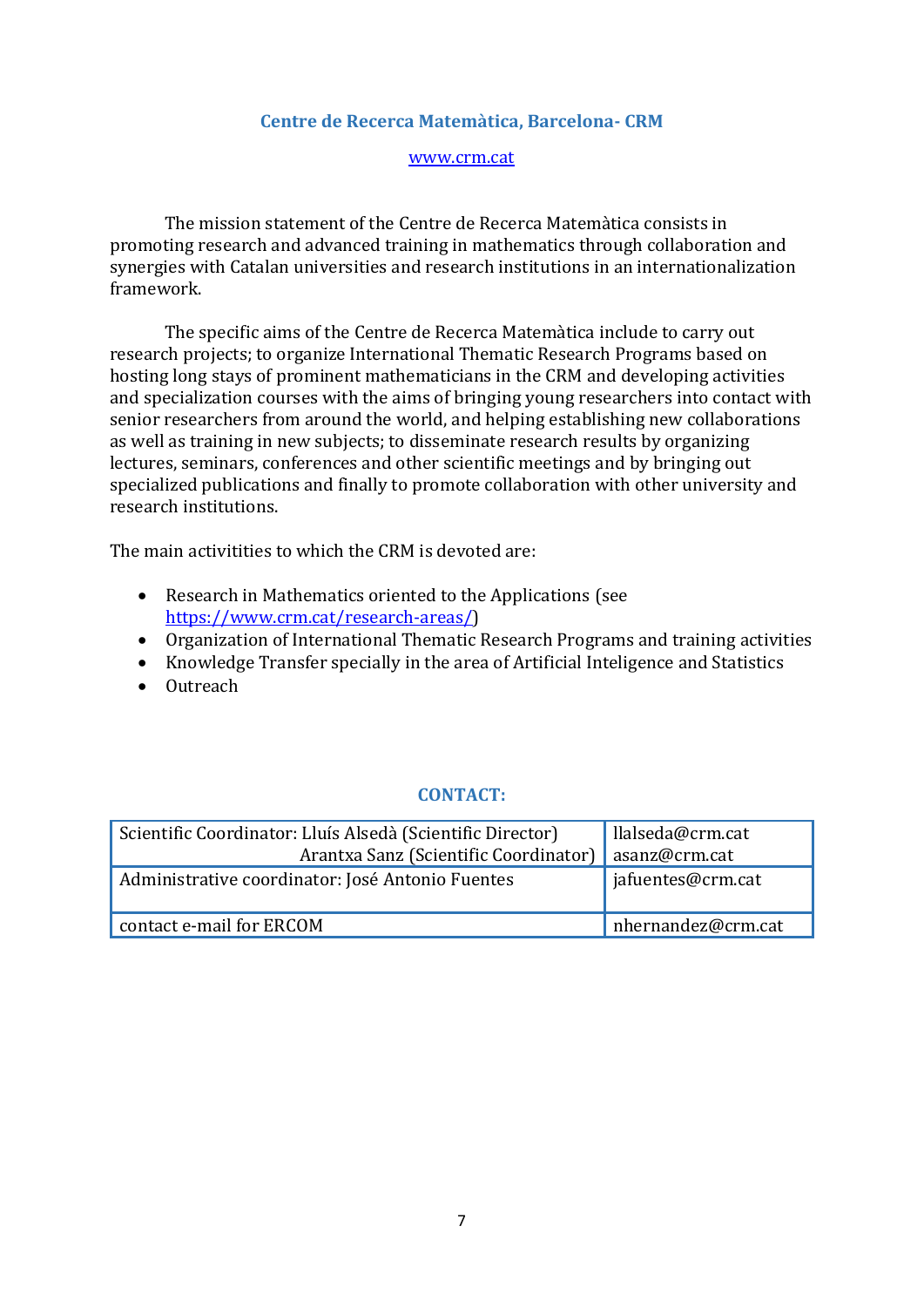# **Centro Di Ricerca Matematica "Ennio De Giorgi", Pisa- CRM- SNS** <http://www.crm.sns.it/>

The De Giorgi Mathematics Research Center was established at the end of 2001 by the Scuola Normale Superiore, with the character of an inter-university center for Mathematics connecting the three academic institutions of Pisa: University of Pisa, Scuola di Studi Superiore Sant'Anna and Scuola Normale Superiore.

The main thematic research areas are: Algebraic Geometry, Number Theory, Topology, Differential Geometry, Geometric Analysis, Partial Differential Equations, Probability, Numerical Analysis, Financial Mathematics and Dynamical Systems. In particular, the Centre has concentrated its efforts into the deepening and experimenting of research, and into the dissemination of the research achievements in the various fields of mathematics – particularly in an interdisciplinary frame ranging from Computer Science to Artificial Intelligence, from Economics to Finance, from Physics and Biology to Medicine – through the organization of scientific initiatives such as intensive periods, workshops and schools.

Of notable relevance is the visiting program called "research in pairs" that offers small groups of researchers of two-to-four persons, for short periods ranging from two to three weeks, office space and the facilities of the Centre as a venue for meetings aimed at the advancement or completion of specific research projects already underway, or at the accomplishment of papers for publication.

In addition to attracting young researchers, also from emerging Countries, the Center offers two-year research contracts, called Junior Visiting Positions (JVP), to junior mathematicians with a recent PhD degree.

<span id="page-8-0"></span>

| Scientific Coordinator: Andrea Malchiodi    | andrea.malchiodi@sns.it |
|---------------------------------------------|-------------------------|
| Administrative coordinator: Sabrina Bigazzi | sabrina.bigazzi@sns.it  |
| contact e-mail for ERCOM                    | crm@sns.it              |
|                                             | andrea.malchiodi@sns.it |
|                                             | sabrina.bigazzi@sns.it  |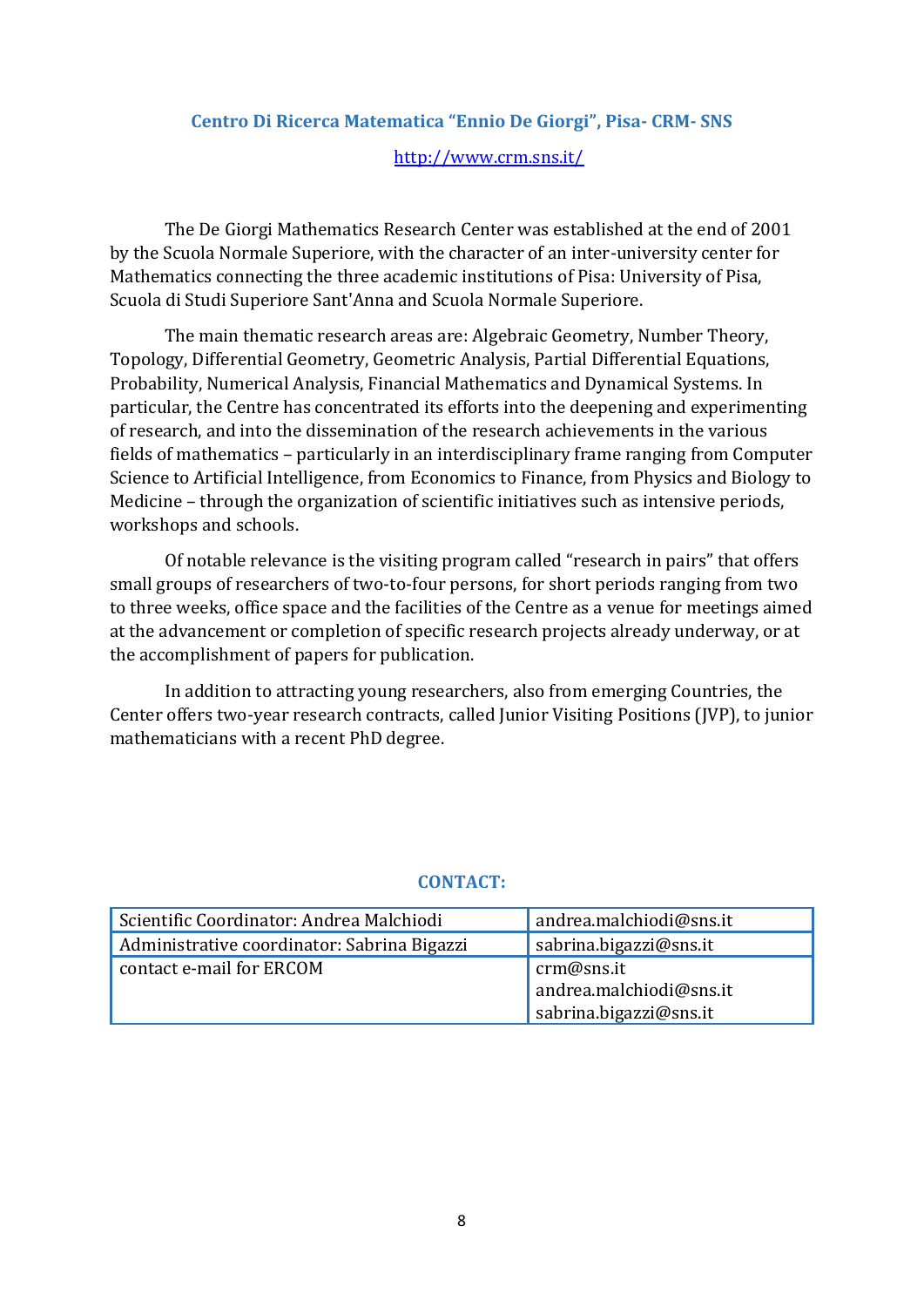# **Centro Internacional de Matemática, Coimbra- CIM**

# <https://www.cim.pt/>

CIM (International Center for Mathematics) is a not-for-profit, privately-run association that aims at developing and promoting research in Mathematics.

At present CIM has twenty one associates, including three Portuguese Universities, fourteen Research Centres in the Mathematical Sciences, one Institute, and three national scientific societies.

CIM is responsible for two scientific publications, which are constantly open to the community for contributions:

- Series in Mathematical Sciences by Springer
- CIM Bulletin

The main activities of CIM include sponsoring events, organizing lectures for the community, and awarding the CIM Medal:

- Events sponsored by CIM
- Pedro Nunes Lectures
- CIM Medals

| Scientific Coordinator: Isabel Narra Figueiredo, (Univ. of | isabelf@mat.uc.pt                  |
|------------------------------------------------------------|------------------------------------|
| Coimbra) (President)                                       |                                    |
| António Caetano, (Univ. of Aveiro) (Vice-President)        | acaetano@ua.pt                     |
| Ana Cristina Moreira Freitas, (Univ. of Porto) (Vice-      | algb@fct.unl.pt                    |
| President)                                                 |                                    |
| Administrative coordinator: Maria Helena Colaço            | cim@mat.uc.pt                      |
| contact e-mail for ERCOM                                   | cim@mat.uc.pt<br>isabelf@mat.uc.pt |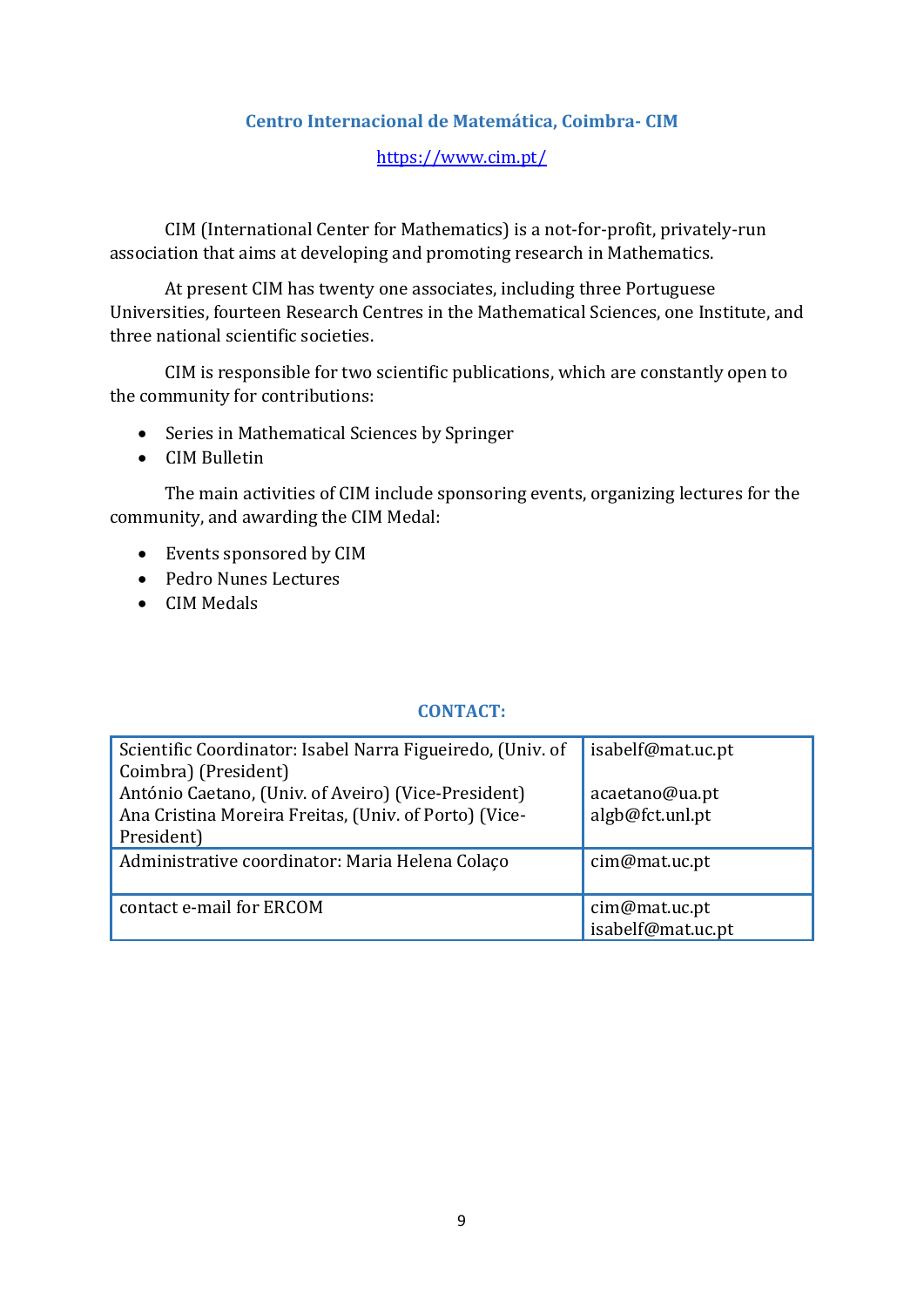#### **Centrum Wiskunde & Informatica, Amsterdam- CWI**

#### [www.cwi.nl](http://www.cwi.nl/)

<span id="page-10-0"></span>Centrum Wiskunde & Informatica (CWI) serves as the Dutch national research institute for mathematics and computer science. By creating a synergy between those fields, CWI pursues fundamental and long-term innovation.

CWI's mission is to conduct pioneering research in mathematics and computer science, generate new knowledge in these fields and convey it to industry and society at large. By creating a synergy between mathematics and computer science, we pursue fundamental and long-term innovation.

Research spearheads : Algorithms, Cryptography and Security, Data and Intelligent Systems, Quantum Computing.

Part of CWI's national role is hosting seminars, semester programmes, sabbaticals and internships in the fields of mathematics and computer science, bringing together researchers from CWI and university staff.

<span id="page-10-1"></span>

| Scientific Coordinator: Ton de Kok         |                                  |
|--------------------------------------------|----------------------------------|
| Administrative coordinator: Dick Broekhuis |                                  |
| contact e-mail for ERCOM                   | ercom@cwi.nl<br>ercom dir@cwi.nl |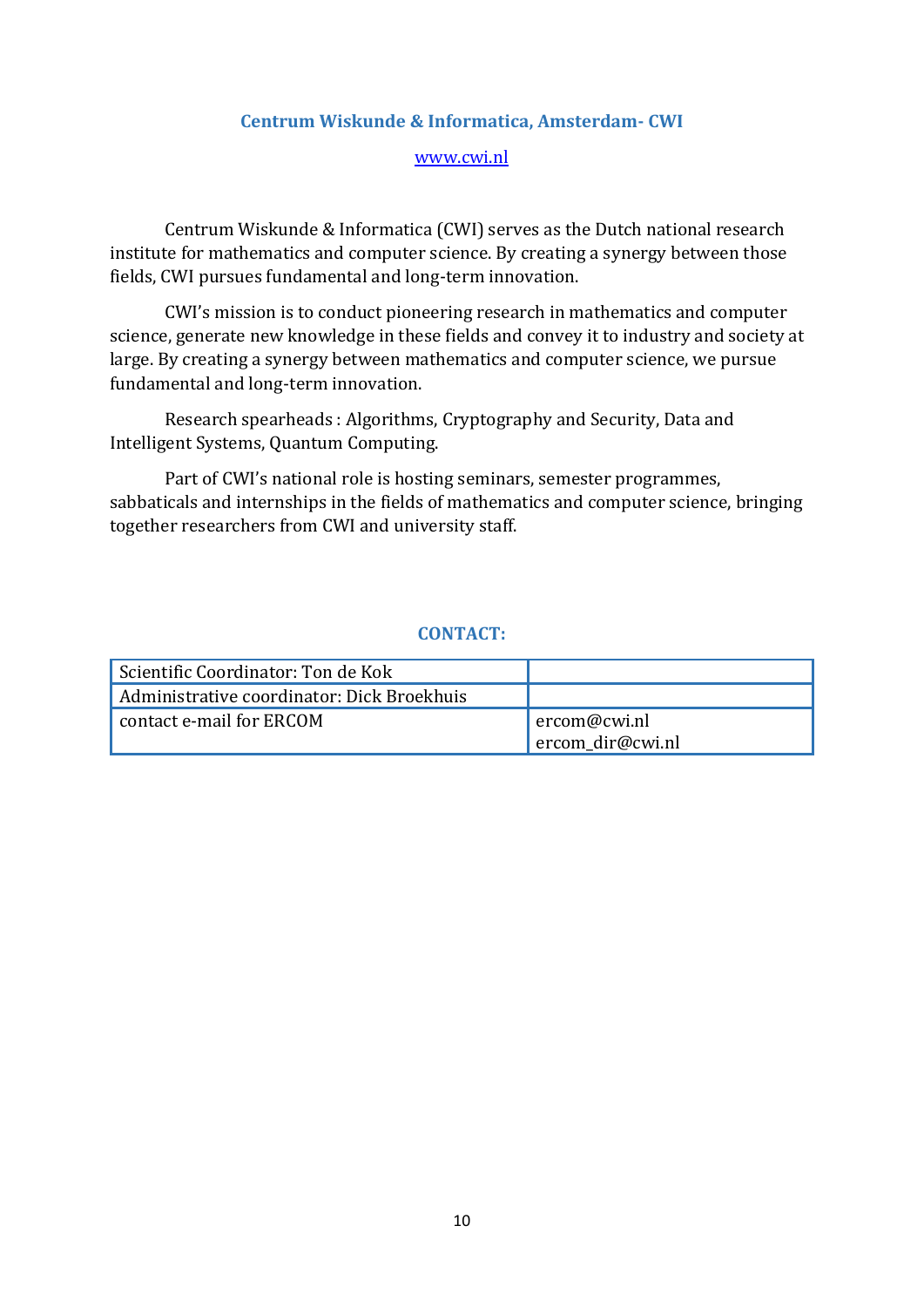# **The Emmy Noether Research Institute of Mathematics- ENI**

# <https://math.biu.ac.il/en/node/2958>

The ENI is an institute dedicated to encourage international scientific collaboration through workshops, conference, scientists individual visits, distinguished lecture series, publishing conference proceedings and postdoctoral program.

We put an emphasis on algebra, geometry and function theory and on relationship with German scientists (the ENI was originally established by the Minerva foundation of the MPS).

<span id="page-11-0"></span>

| Scientific Coordinator: Mina Teicher      | teicher@math.BIU.ac.il ± |
|-------------------------------------------|--------------------------|
| Administrative coordinator: Miriam Beller | eni@math.BIU.ac.Il       |
| contact e-mail for ERCOM                  | minateicher@gmail.com    |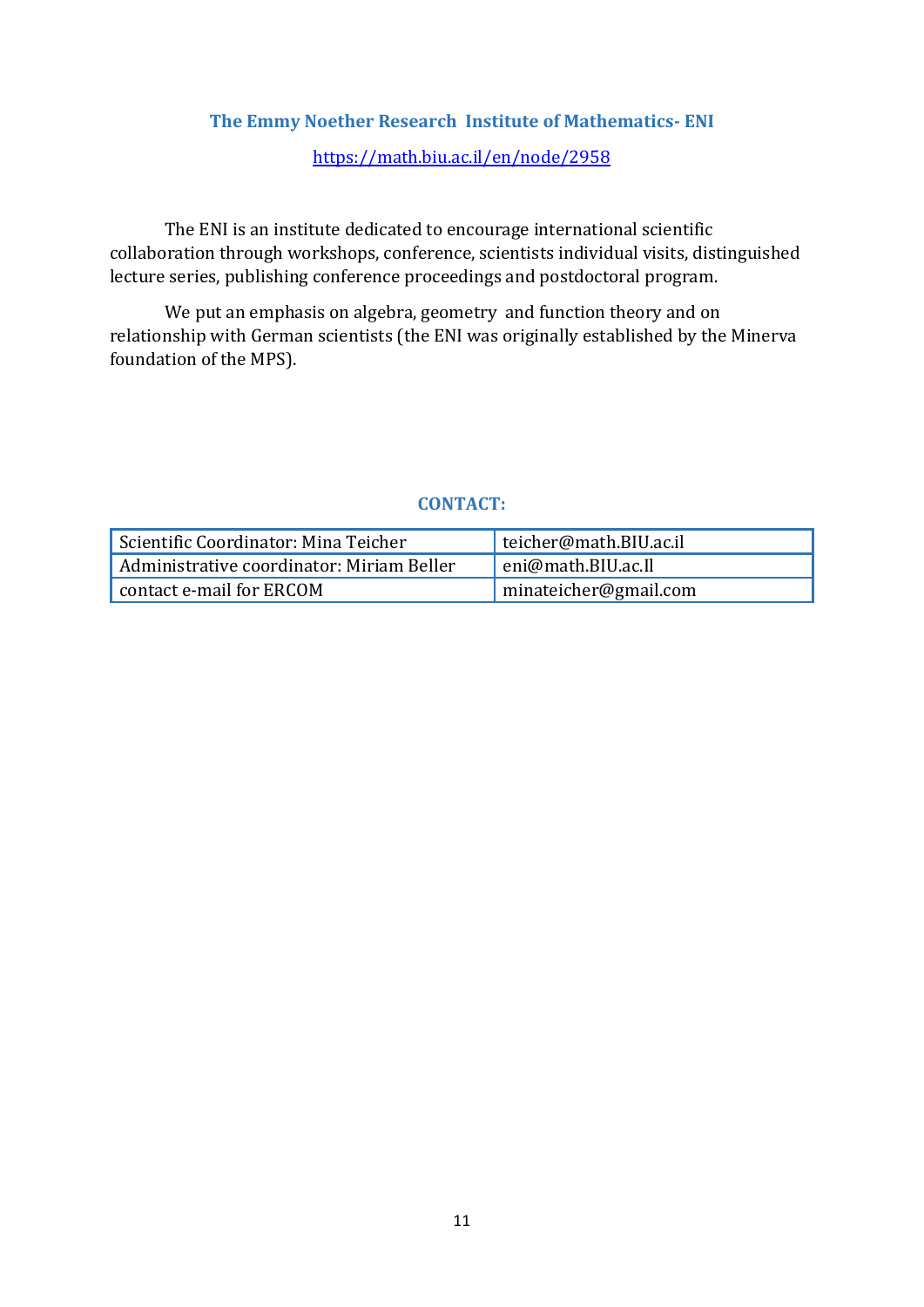# **Erwin Schrödinger Int. Institute for Mathematics and Physics, Vienna- ESI**

#### [www.esi.ac.at](http://www.esi.ac.at/)

The Erwin Schrödinger Institute, founded in 1993 and part of the University of Vienna since 2011, is dedicated to the advancement of scholarly research in all areas of mathematics and physics and, in particular, to the promotion of exchange between these disciplines. The Institute provides a place for focused collaborative research and interweaves leading international scholars, both in mathematics and physics, with the local scientific community.

The ESI runs the following programs:

- Thematic programs (4-12 weeks)
- Workshops (1-2 weeks)
- Junior Research Fellow Program for graduate students and postdocs (1-4 months)
- Senior Research Fellow Program for established researchers (1-4 months)
- Research in Teams Program for collaborative work of 2-4 researcher (1-4 months)
- Summer/winter schools (1-2 weeks)

<span id="page-12-0"></span>

| Scientific Coordinator: Christoph Dellago | $\int$ Christoph.Dellago@univie.ac.at                       |
|-------------------------------------------|-------------------------------------------------------------|
| Administrative coordinator: Beatrix Wolf  | Beatrix.Wolf@univie.ac.at                                   |
| contact e-mail for ERCOM                  | Christoph.Dellago@univie.ac.at<br>Beatrix.Wolf@univie.ac.at |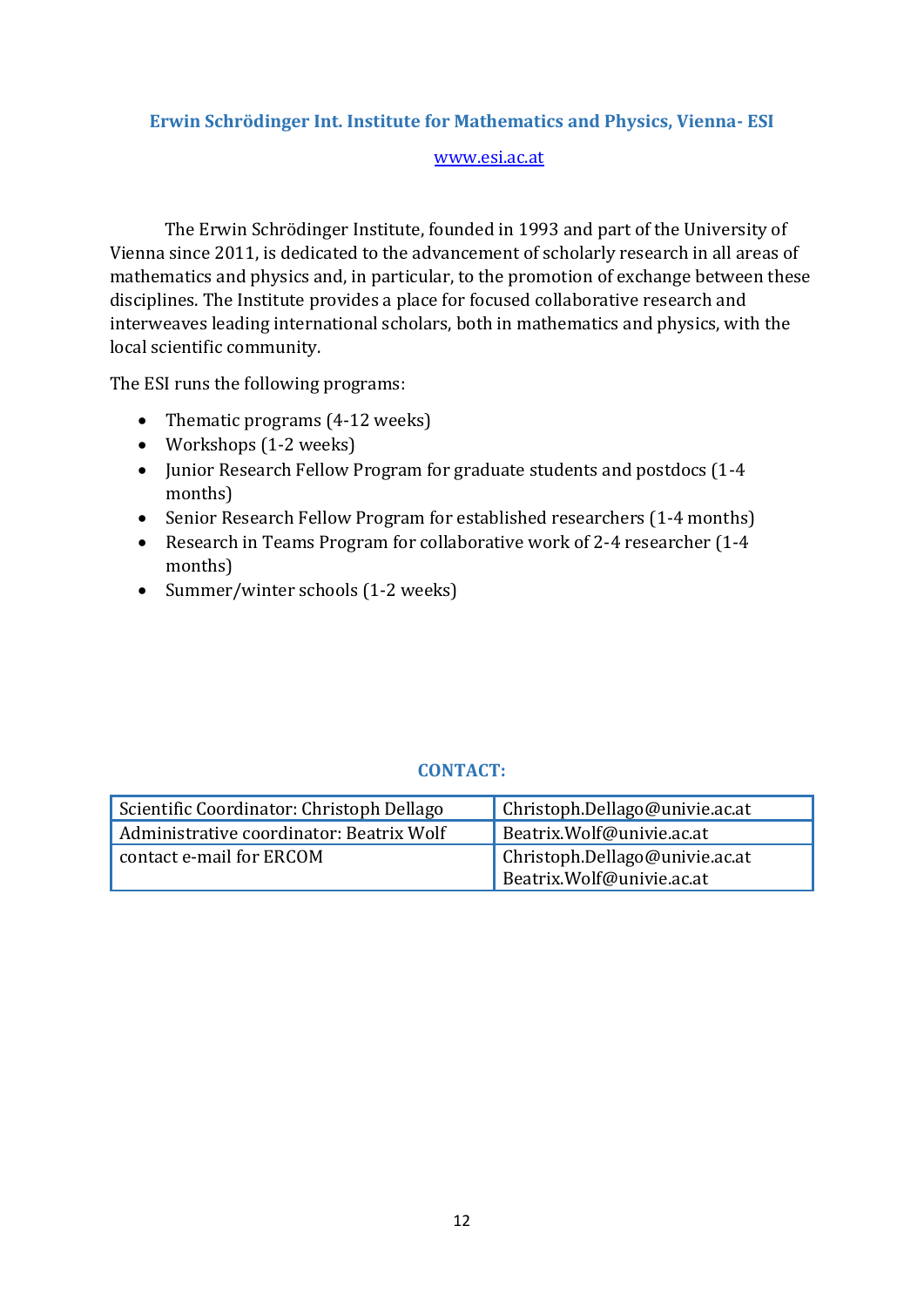#### **Eurandom**

# <https://www.eurandom.tue.nl/>

Eurandom is the workshop centre, based at the Department of Mathematics and Computer Science, TU/e.

The mission of Eurandom is to foster research in the stochastic sciences and their applications. This mission is achieved by an extensive workshop and visitor program. Each year workshops in various areas of stochastics (statistics, probability theory and stochastic operations research) are organized; visitors collaborate with Eindhoven and/or Dutch colleagues. Important assets are the series of workshops for and by young researchers: YESP (Young European Stochastic Professionals).

| Scientific Coordinator: S.C. Borst   | s.c.borst@tue.nl |
|--------------------------------------|------------------|
| Administrative coordinator: P. Koorn | p.koorn@tue.nl   |
| contact e-mail for ERCOM             | s.c.borst@tue.nl |
|                                      | p.koorn@tue.nl   |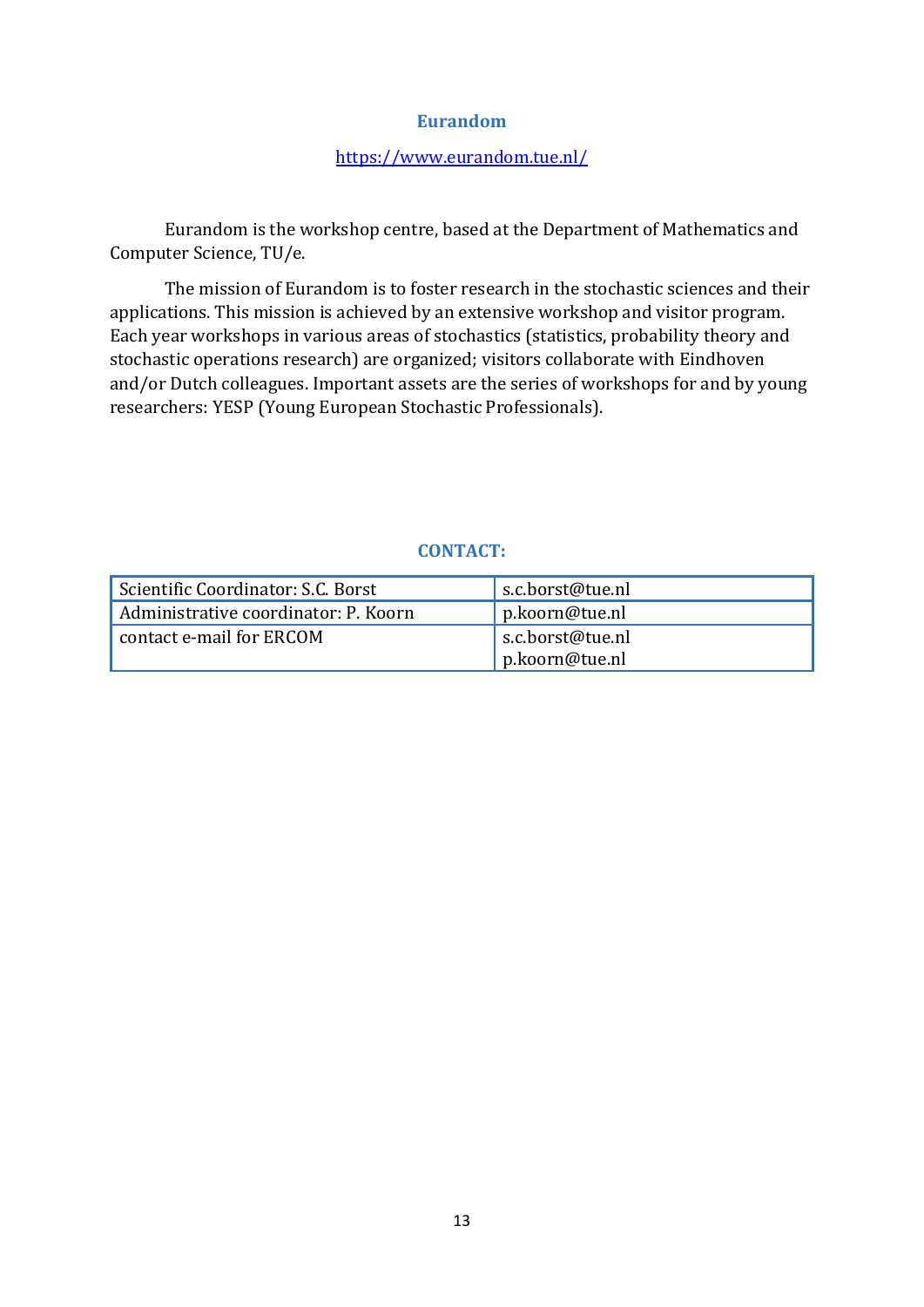## **Forschungsinstitut für Mathematik, ETH Zurich- FIM**

#### [www.math.ethz.ch/fim](http://www.math.ethz.ch/fim)

<span id="page-14-0"></span>The FIM (Institute for Mathematical Research) at ETH Zürich is an institute dedicated to research in all its varieties. It is a small institute in terms of staff (one director and two administrative positions) and is physically embedded within the Department of Mathematics in the main building of ETH Zurich. 30 working spaces and an independent budget serve as the basis of the Institute.

This structure enables the FIM to host about 200 guests per year, ranging from short term visits of one or two days to long term stays of up to one year. With the Hermann-Weyl-Instructorship programme we finance about 12 postdoc positions in all areas of mathematics. Furthermore, the FIM organizes scientific activities such as conferences, minicourses, lectures, and advanced graduate courses.

| Director: Alessio Figalli,                | alessio.figalli@math.ethz.ch       |
|-------------------------------------------|------------------------------------|
| Scientific Coordinator: Andrea Waldburger | andrea.waldburger@fim.math.ethz.ch |
| Administrative coordinator: Andrea Bianda | andrea.bianda@fim.math.ethz.ch     |
| contact e-mail for ERCOM                  | ercom@fim.math.ethz.ch             |
|                                           | ercom-dir@fim.math.ethz.ch         |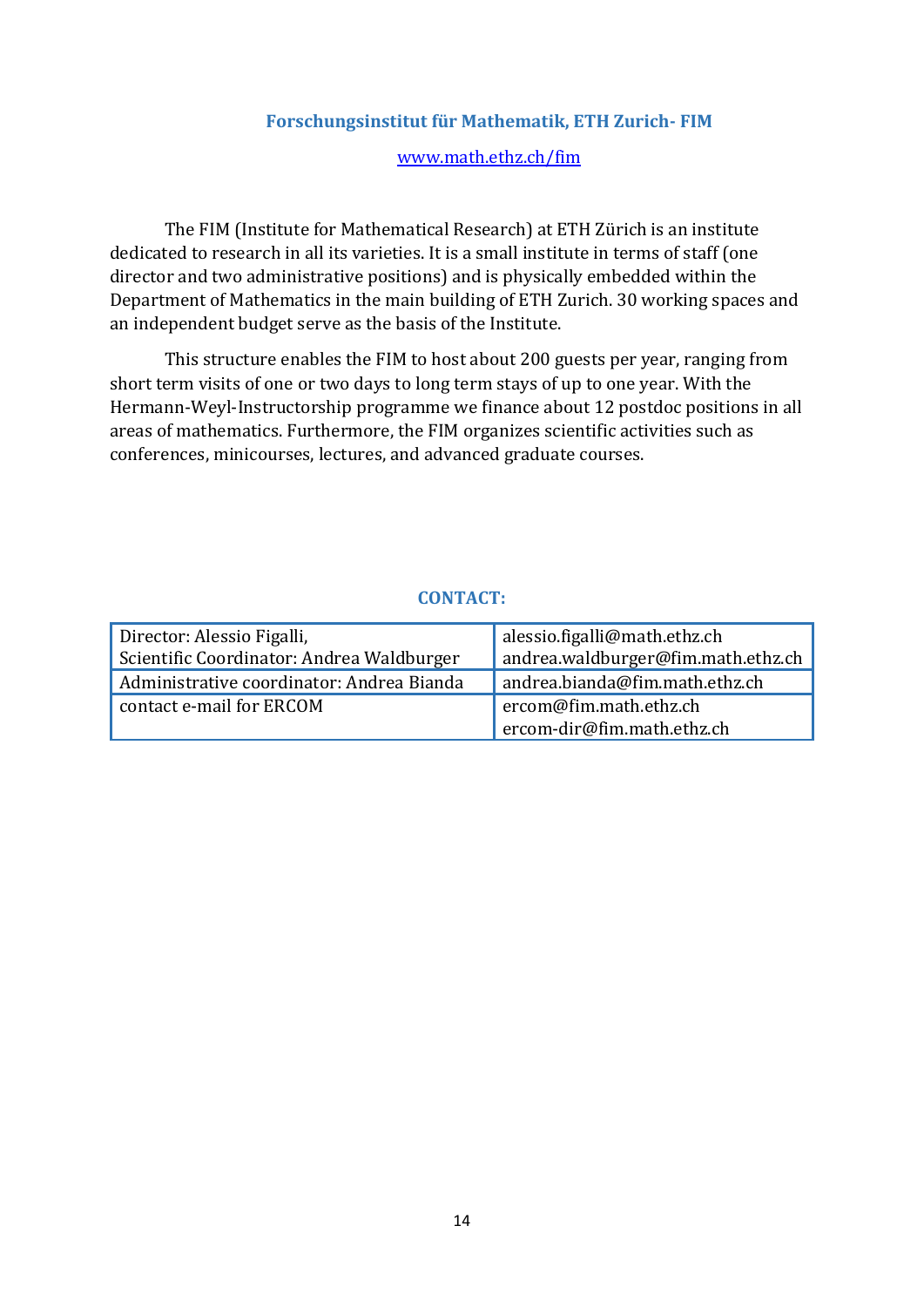# <span id="page-15-0"></span>**Fraunhofer Institute for Industrial Mathematics, Kaiserslautern - ITWM** [www.itwm.fraunhofer.de/en.html](http://www.itwm.fraunhofer.de/en.html)

The Fraunhofer ITWM is one of the largest mathematical research institutes worldwide. Like all Fraunhofer institutes, it works closely with industry to solve realworld problems and develop optimized solutions for industrial partners in selected lead markets. These include plant and mechanical engineering, digital economy, energy, health, mobility and chemistry.

The institute is a member of the Fraunhofer competence network Quantum Computing, develops software and hardware for Next Generation Computing and uses machine learning methods in many projects. Proof of the optimal networking at the location is the High Performance Center "Simulation and Software-based Innovation", which is closely connected to the ITWM.

<span id="page-15-1"></span>

| Scientific Coordinator: Anita Schöbel      | Anita.schoebel@itwm.fraunhofer.de |
|--------------------------------------------|-----------------------------------|
| Administrative coordinator: Markus Pfeffer | markus.pfeffer@itwm.fraunhofer.de |
| contact e-mail for ERCOM: Ilka Blauth      | ilka.blauth@itwm.fraunhofer.de    |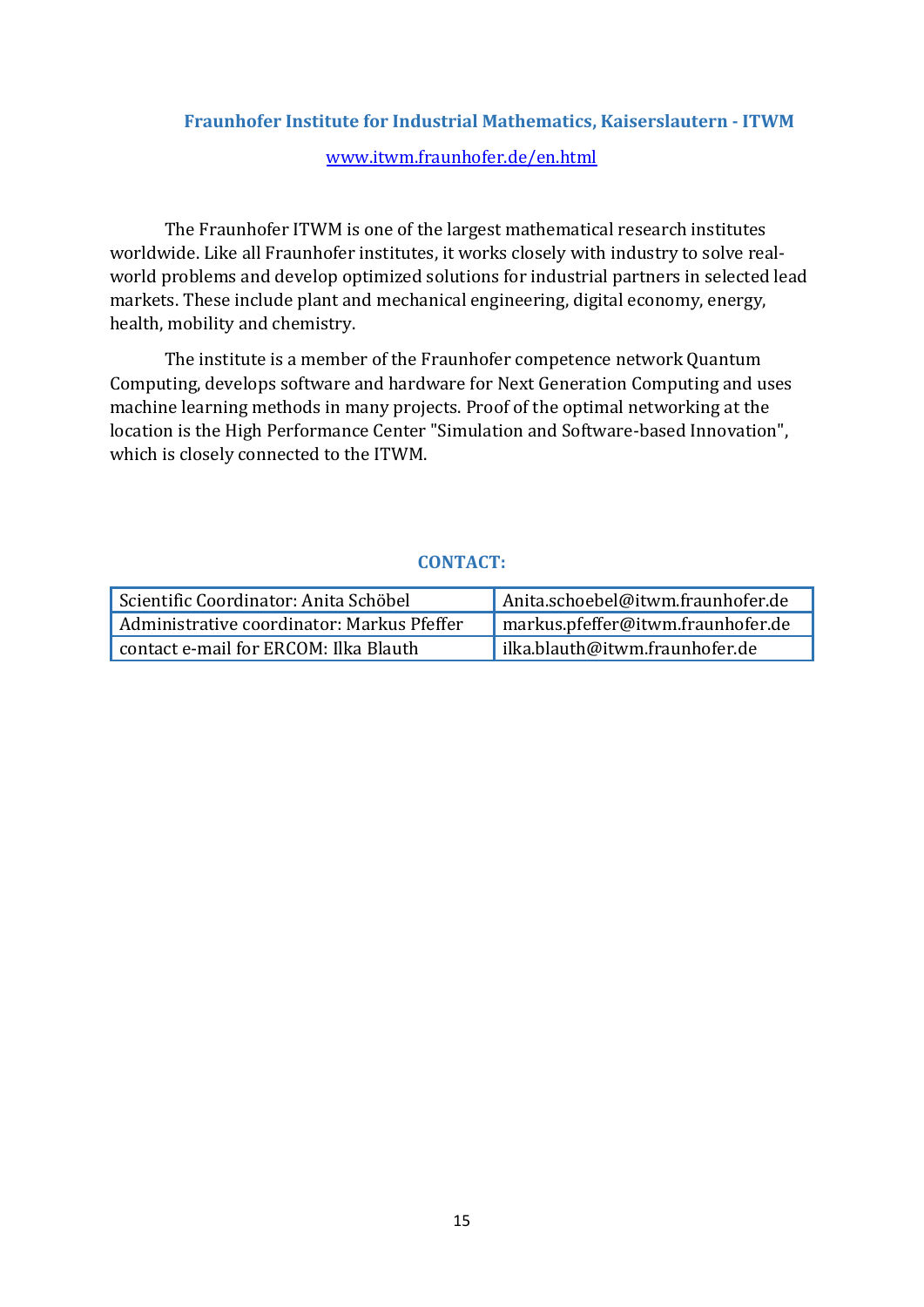#### **Institut Henri Poincaré, Paris- IHP**

[www.ihp.fr](http://www.ihp.fr/)

Located in central Paris in heritage buildings from the 1920s, the Institut Henri Poincaré (IHP) organizes and hosts various international research programs including three-month long programs, shorter ones, research in pairs, one-week workshops, big conferences, advanced courses, seminars, and visitors' programs like the Chaire Poincaré. The scope covers mathematics and applications, theoretical physics and related fields.

IHP is endowed with a rich library, which preserves, develops and makes available to the public large collections of monographs, textbooks and journals in mathematics, theoretical physics, and history and philosophy of science.

It has also developed a number of outreach activities, including exhibitions and documentary films, which are now coordinated by a dedicated department called Maison Poincaré. This is also the name of a maths museum that we will inaugurate in 2023.

IHP is a welcoming home for mathematicians and physicists, who often drop by to meet each other. In addition, it hosts foundations and associations, and the main French learned societies in mathematics and physics. Its supervisory institutions are CNRS and Sorbonne Université.

Names of Scientific and Administrative Coordinators, together with e-mail addresses and a contact e-mail for ERCOM (which could of course be one, or both, of the e-mails from the last point).

<span id="page-16-0"></span>

| Director: Sylvie Benzoni<br>Deputy director: Dominique Mouhanna | sylvie.benzoni@ihp.fr<br>dominique.mouhanna@ihp.fr                |
|-----------------------------------------------------------------|-------------------------------------------------------------------|
| Administrative coordinator: Aurore Marcos                       | aurore.marcos@ihp.fr                                              |
| contact e-mail for ERCOM                                        | sylvie.benzoni@ihp.fr<br>aurore.marcos@ihp.fr<br>ercom_dir@ihp.fr |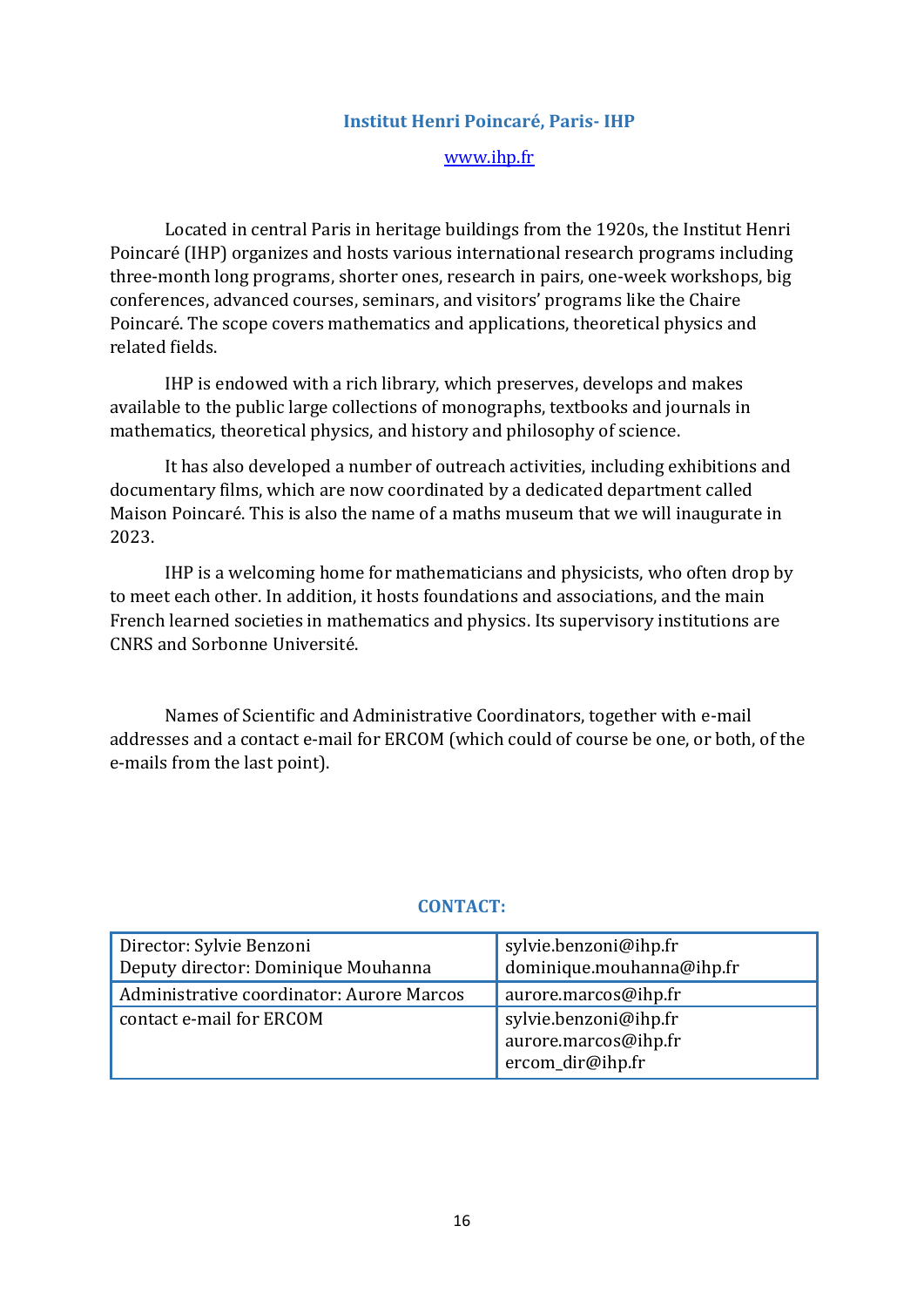### **Institute Des Hautes Études Scientifiques, Paris- IHES**

#### <https://www.ihes.fr/en/>

The Institut des Hautes Études Scientifiques (IHES) was created in 1958 and since then, it has become a reference point for the international scientific community. IHES is a private research center dedicated to mathematics, theoretical physics and all related disciplines, at the highest level. It offers exceptional scientists a place where they can devote entirely to their research, without any obligation of teaching or administrative tasks. It has a restricted number of permanent professors in mathematics and theoretical physics, scientific leaders who have won top awards in their fields. Each year, IHES welcomes around 200 scientists from all over the world for research visits.

It is a member of Université Paris-Saclay, ranked #1 worldwide in mathematics by the Academic Ranking of World Universities. IHES as an institution has had the legal status of a foundation in the public interest since 1981.

<span id="page-17-0"></span>

| ' Scientific Coordinator: Emmanuel Ullmo     | dir@ihes.fr                             |
|----------------------------------------------|-----------------------------------------|
| Administrative coordinator: Emmanuel Hermand | $\blacksquare$ emmanuel.hermand@ihes.fr |
| contact e-mail for ERCOM                     | claire.lenz@ihes.fr                     |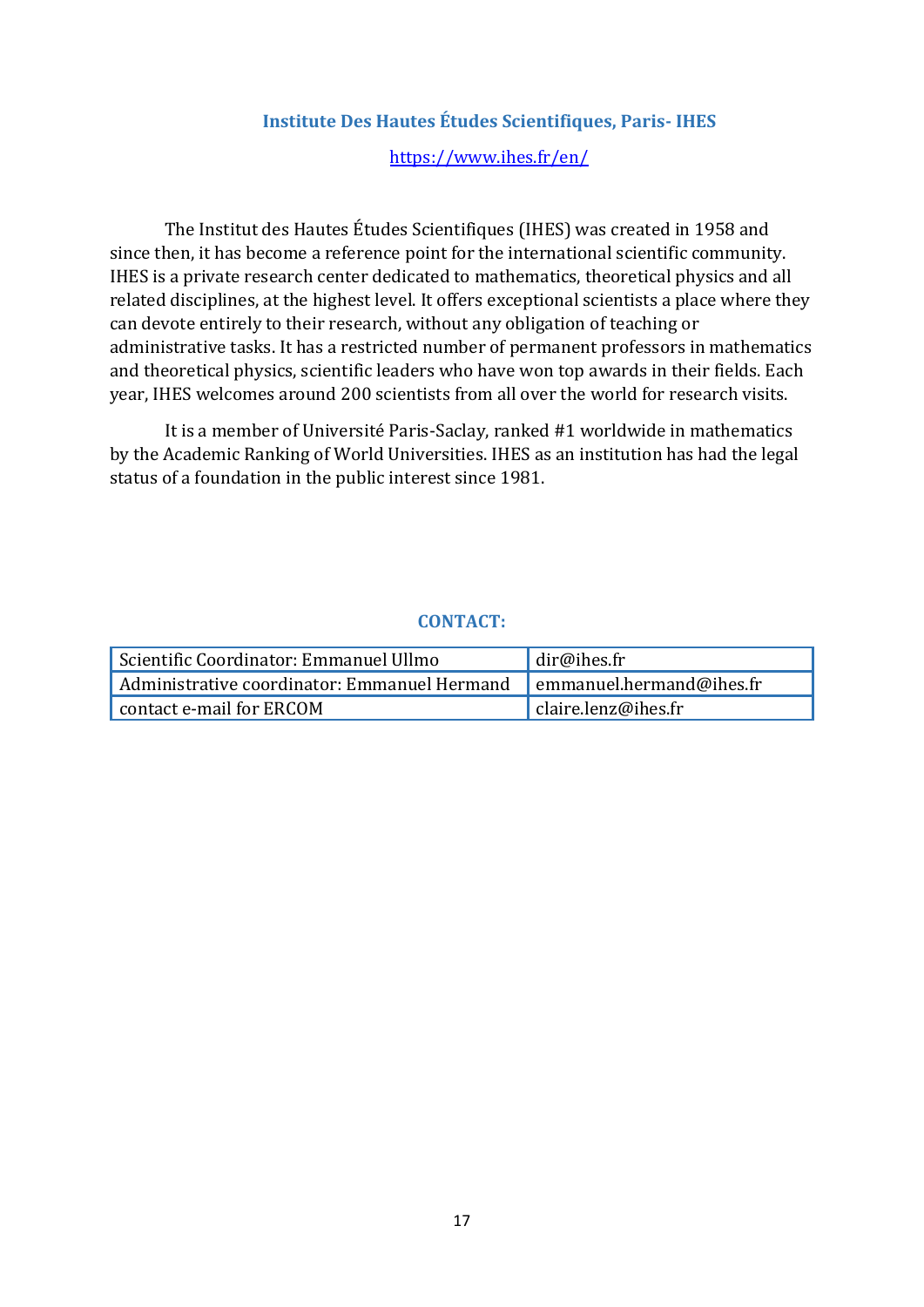#### **Instituto de Ciencias Matemáticas, Madrid- ICMAT**

#### [https://www.icmat.es](https://www.icmat.es/)

The ICMAT is a leading international joint research center constituted by the Spanish National Research Council – the Consejo Superior de Investigaciones Científicas (CSIC) – and the three main universities of Madrid – the Universidad Autónoma de Madrid (UAM), the Universidad Carlos III de Madrid (UC3M) and the Universidad Complutense de Madrid (UCM).

The center was created in October 2007 and relocated in September 2010 to a new building with truly outstanding facilities for mathematical research in the campus of the UAM in Madrid.

The ICMAT has become an internationally leading center in mathematical sciences by conducting research of the highest quality, providing internationally competitive graduate and post-doctoral training, stimulating interdisciplinary research and mathematical knowledge transfer, organizing international events at a preeminent level and developing outreach activities. The ICMAT conducts research in all branches of mathematics with the support of 49 permanent researchers, 40 postdocs, 59 PhD students and 10 administrative staff. Only in the last two years and a half, 30 PhD theses were defended (over 100 since 2007). Furthermore, the Institute participates in the master and PhD programs of the three Madrid universities.

In 2011, it was the first time that the institute received the 4-years funding high quality program Severo Ochoa Excellence award that distinguishes the best research centers in Spain, which are now 23 in all research areas. In 2015, it received this award for the second time, and in 2020 the Institute has renewed it.

| Scientific Coordinator: José María Martel     | direccion.icmat@csic.es |
|-----------------------------------------------|-------------------------|
| Administrative coordinator: Mónica Castresana | $\vert$ europa@icmat.es |
| contact e-mail for ERCOM                      | direccion.icmat@csic.es |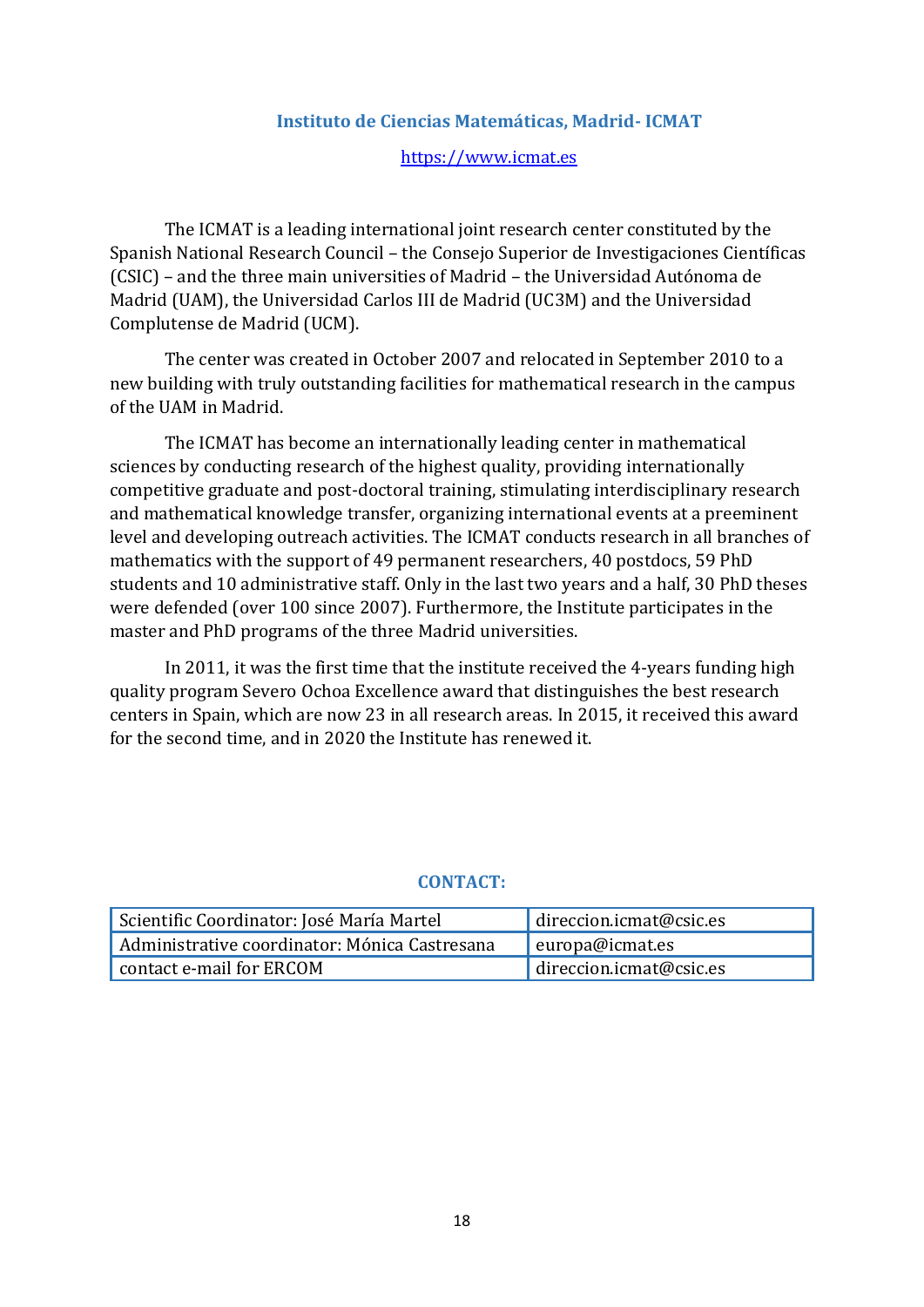# <span id="page-19-0"></span>**Institute of Mathematics of the Czech Academy of Sciences, Prague- IMCAS**

#### [http://www.math.cas.cz](http://www.math.cas.cz/)

The Institute of Mathematics of the Czech Academy of Sciences is a leading research institution in mathematics in the Czech Republic. Its principal mission is to perform and support fundamental research in mathematics and its applications and to provide the necessary infrastructure for research. The Institute contributes to raising the level of knowledge and education and to utilizing the results of scientific research in practice.

The Institute of Mathematics cultivates the traditional branches of mathematics which Czech mathematicians are famous for, namely the mathematical analysis (differential equations, numerical analysis, functional and abstract analysis), mathematical physics, mathematical logic, complexity theory, combinatorics, set theory, numerical linear algebra, general and algebraic topology, optimisation and control, and algebraic and differential geometry.

The Institute employs over 90 researchers, postdocs, and PhD students. They are organized in five research departments. In cooperation with Czech universities, the Institute carries out doctoral study programmes and provides training for young scientists. The Institute promotes international cooperation, including the organisation of joint research projects with foreign partners, organization of international scientific meetings, conferences, and seminars.

<span id="page-19-1"></span>

| Scientific Coordinator: Tomáš Vejchodský | vejchod@math.cas.cz   |
|------------------------------------------|-----------------------|
| Administrative coordinator: Beata Kubiś  | kubisb@math.cas.cz    |
| contact e-mail for ERCOM                 | vejchod@math.cas.cz ' |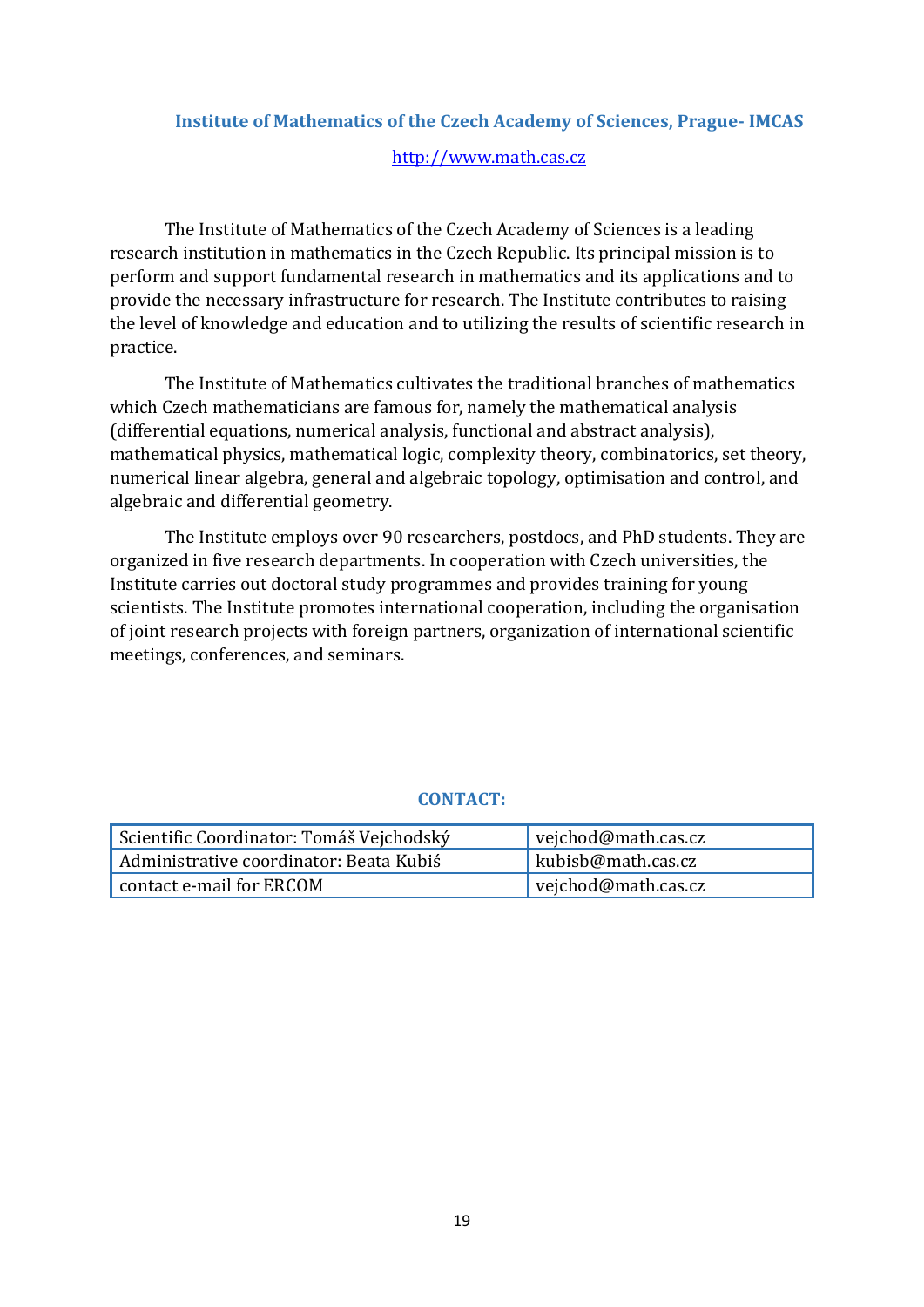# **International Centre for Mathematical Sciences, Edinburgh- ICMS**

#### [www.icms.org.uk](http://www.icms.org.uk/)

Edinburgh UK ICMS stimulates and promotes the mathematical sciences through diverse international workshops and conferences. Our vibrant events programme attracts leading mathematical scientists from the UK and internationally - connecting mathematical communities across the world.

As a response to COVID, we are now experienced in organising and hosting virtual events, alongside in-person ones.

In addition to workshops, ICMS manages a number of other mathematical activities, such as our very popular Research-in-Groups programme; an extensive knowledge exchange programme; public engagement; and by giving administrative support to a number of mathematical groups.

<span id="page-20-0"></span>

| Scientific Coordinator: Minhyong Kim    | minhyong.kim@icms.org.uk |
|-----------------------------------------|--------------------------|
| Administrative coordinator: Jane Walker | jane.walker@icms.org.uk  |
| contact e-mail for ERCOM                | jane.walker@icms.org.uk  |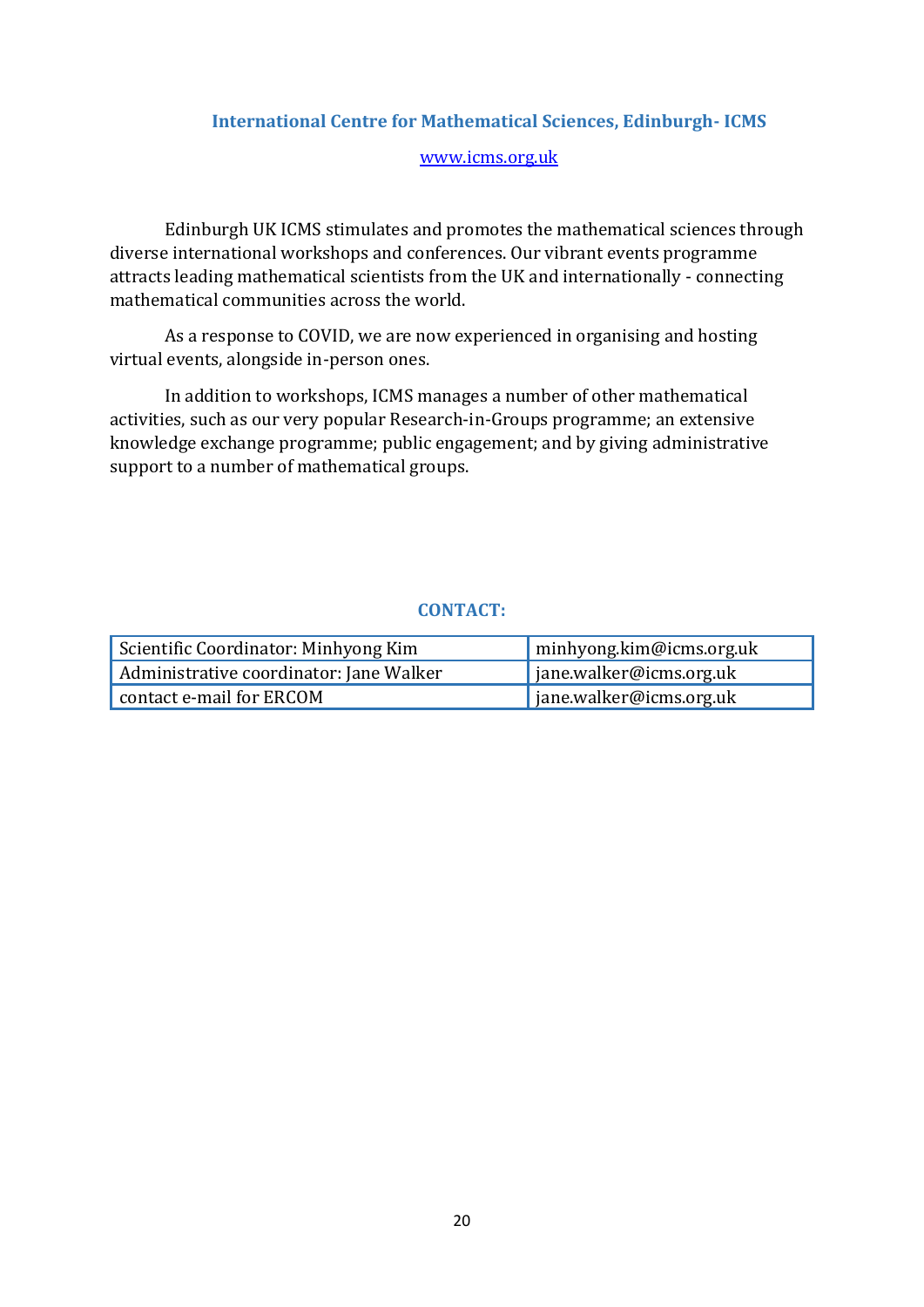# **The Abdus Salam International Centre for Theoretical Physics- ICTP** <https://www.ictp.it/>

Founded in 1964 by the late Nobel Laureate Abdus Salam, ICTP operates under the agreement between the Italian Government, the International Atomic Energy Agency (IAEA), and the United Nations Educational, Scientific and Cultural Organization (UNESCO). ICTP is a UNESCO Category 1 Institute.

The Mathematics Section at ICTP conducts research with the highest international standards and develops high-level scientific programmes aimed to advance scientific expertise in the developing world. The Section's research groups, coordinated by the permanent member of the Section, focus their interests in a broad spectrum of pure mathematics and mathematical physics. ICTP runs various training and research oriented programmes targeted to scientists from developing countries, most notably:

- the Diploma (a Master-1 level pre-PhD 1 year course) and PhD (with SISSA in Trieste and Sandwich STEP at ICTP) Programmes;
- the Associates Programme, for periodic long-term academic visits in Trieste for junior and senior faculty;
- Research in Pairs programmes (in Italy with INDAM, and more broadly in various European countries with CIMPA);
- Schools and Conferences as international forum of scientific contact for scientists from all countries.

<span id="page-21-0"></span>

| Scientific Coordinator: Claudio Arezzo    | arezzo@ictp.it                   |
|-------------------------------------------|----------------------------------|
| <b>Emanuel Carneiro</b>                   | carneiro@ictp.it                 |
| Administrative coordinator: Koutou Mabilo |                                  |
| Fred Kucharski                            | math@ictp.it<br>kucharsk@ictp.it |
| contact e-mail for ERCOM                  | math@ictp.it                     |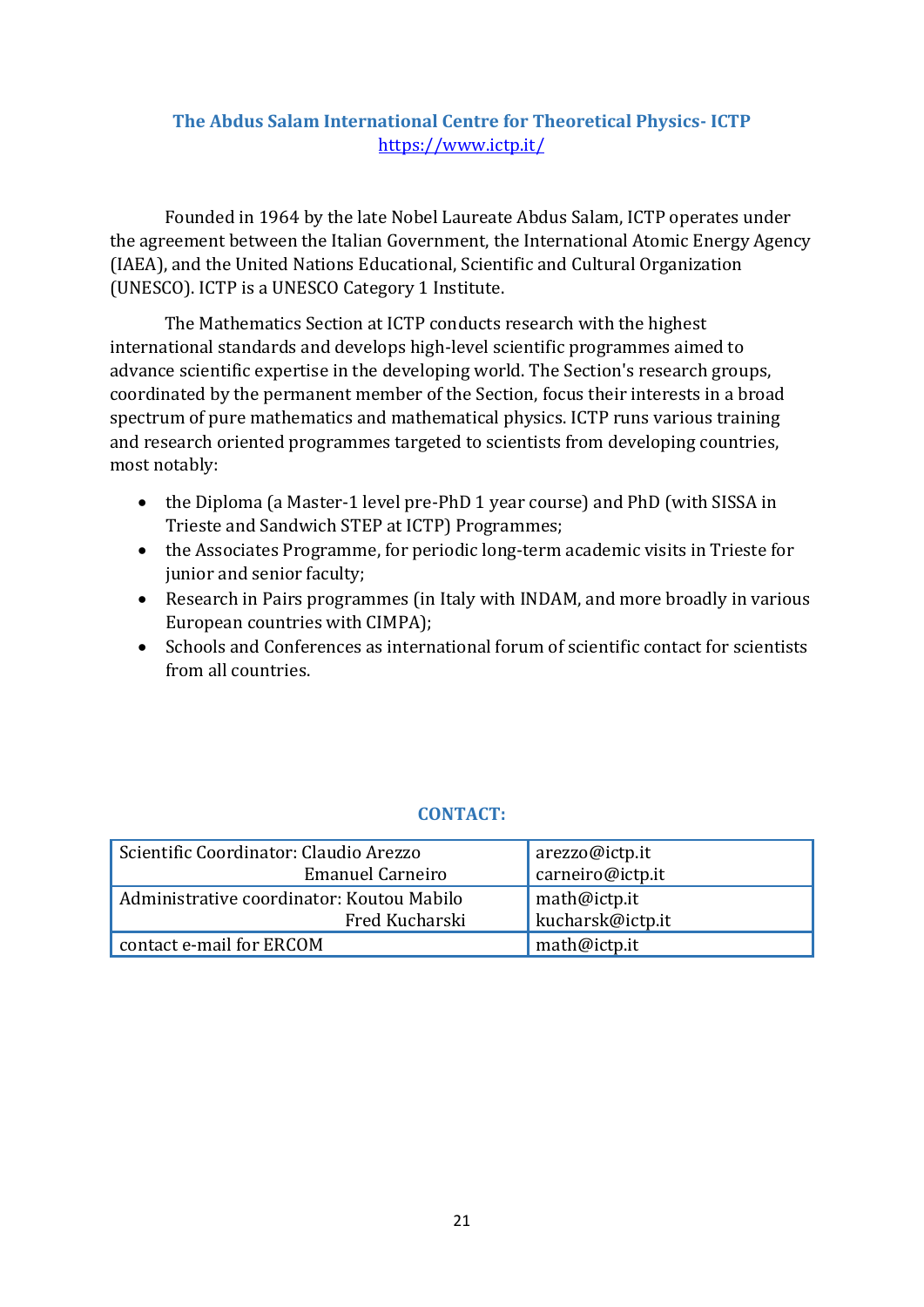#### **Isaac Newton Institute, Cambridge- INI**

#### [www.newton.ac.uk](http://www.newton.ac.uk/)

The Isaac Newton Institute is a national and international visitor research institute. It runs research programmes on selected themes in mathematics and the mathematical sciences with applications over a wide range of science and technology. It attracts leading mathematical scientists from the UK and overseas to interact in research over an extended period.

INI has a vital national role, building on many strengths that already exist in UK universities, aiming to generate a new vitality through stimulating and nurturing research throughout the country. During each scientific programme new collaborations are made and ideas and expertise are exchanged and catalysed through lectures, seminars and informal interaction, which the INI building has been designed specifically to encourage.

For INI's knowledge exchange arm, please see the Newton Gateway to Mathematics.

| Scientific Coordinator: Ulrike<br>Tillmann     | director@newton.ac.uk                                              |
|------------------------------------------------|--------------------------------------------------------------------|
| Administrative coordinator:<br>Samantha Skehel | businessandoperationsmanager@newton.ac.uk                          |
| contact e-mail for ERCOM                       | businessandoperationsmanager@newton.ac.uk<br>director@newton.ac.uk |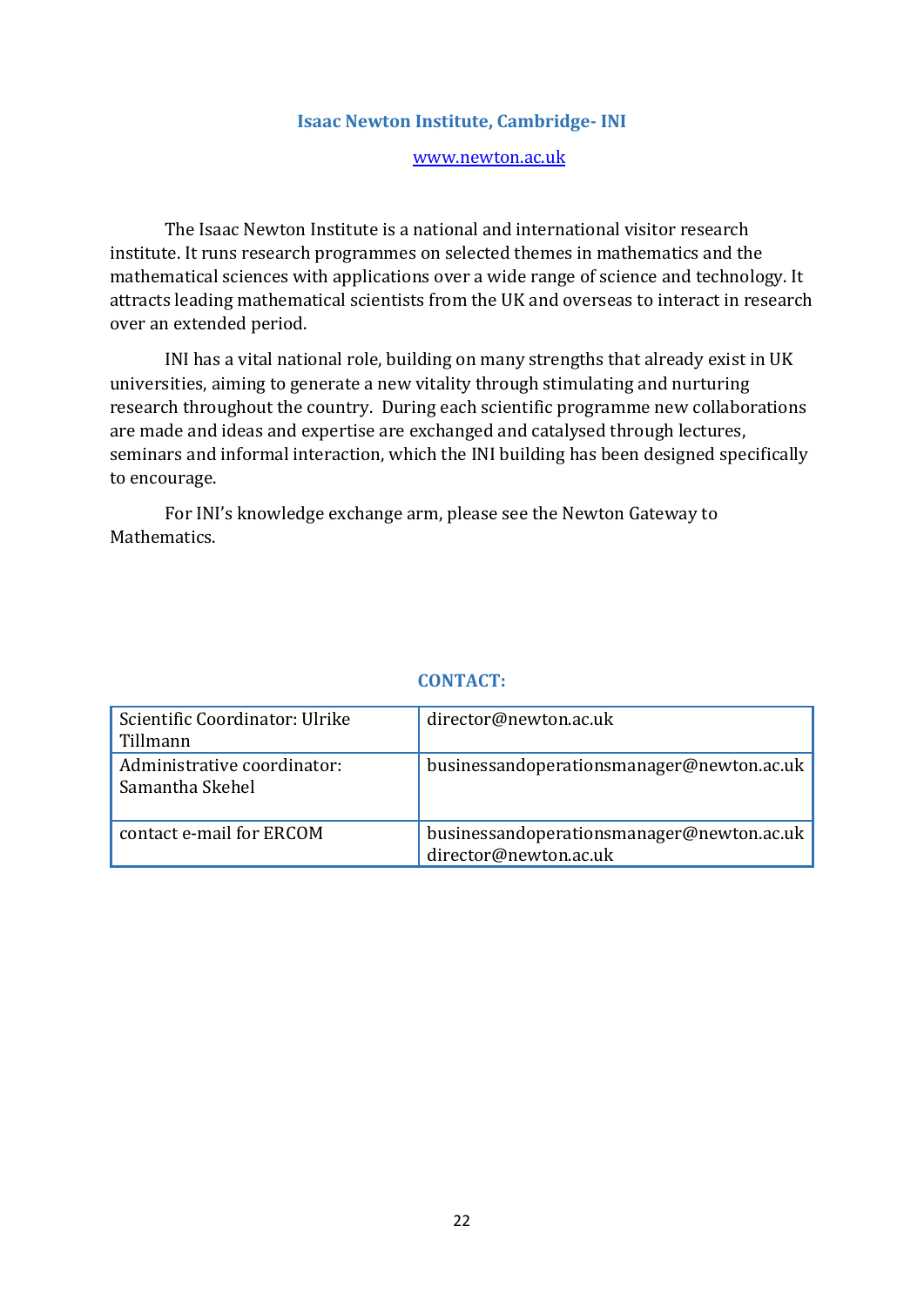# <span id="page-23-0"></span>**Istituto Nazionale di Alta Matematica "Francesco Severi"- INdAM**

# [https://www.altamatematica.it](https://www.altamatematica.it/)

Istituto Nazionale di Alta Matematica "Francesco Severi" is a self- governing state research institute legally constituted and supervised by MUR (Ministry of University and Research) which audits INdAM through periodic evaluations.

INdAM has the mission of developing research in pure and applied mathematics, fostering the transfer of knowledge to technological applications and of promoting the training of researchers in mathematics. Most research activities are carried out by the 4 National Research Groups, assembling 3400 researchers (including early stage and advanced fellows) from Universities, public and private Research Centers all over Italy.

The National Research Groups carry out the following activities:

- Research projects
- Visiting Professors programs
- Organization of (and participation in) meetings organized by their members
- Funding Missions abroad for their members and fellows

Moreover, INdAM funds and coordinates Central Research projects of relevant interest, it organizes Workshops and Meetings (at least 10 per year), Intensive Periods (at least 1 per year), Programs of Visiting Professors for Doctoral Schools and it runs fellowship programs for undergraduate and graduate (PhD) students and for postgraduate and experienced researchers.

| Scientific Coordinator: Giorgio Patrizio    | presidente@altamatematica.it |
|---------------------------------------------|------------------------------|
| Administrative coordinator: Custode Lofiego | lofiego@altamatematica.it    |
| contact e-mail for ERCOM                    | presidente@altamatematica.it |
|                                             | lofiego@altamatematica.it    |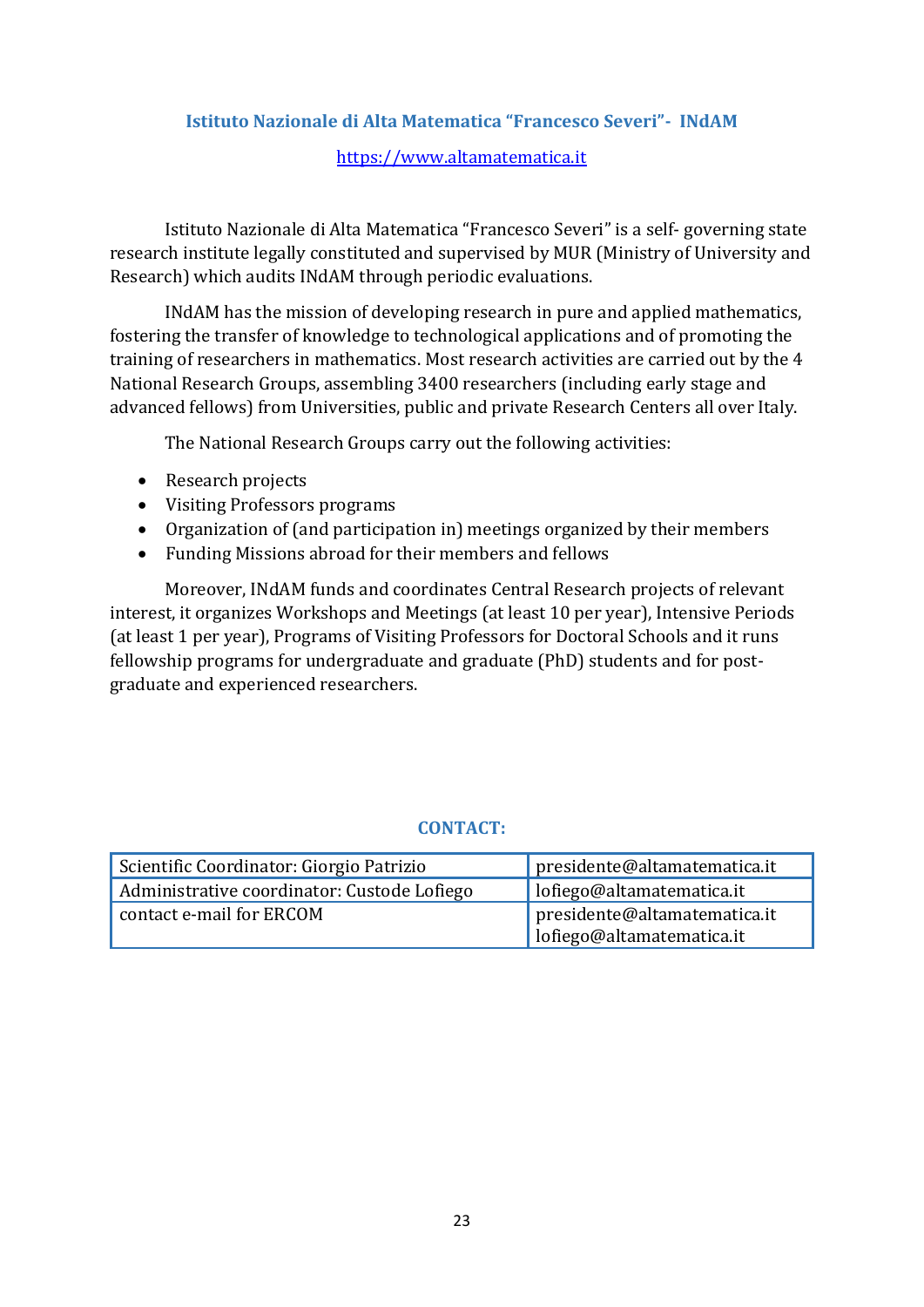# <span id="page-24-0"></span>**Johann Radon Institute for Computational and Applied Mathematics of the Austrian Academy of Sciences- RICAM**

<https://www.oeaw.ac.at/ricam/>

RICAM was founded in 2003 by Heinz Engl, who is now acting as the Rector of the University of Vienna, with the goal of establishing an internationally visible and successful research institute in applied mathematics.

Since then, RICAM has carried out basic research in computational and applied mathematics according to highest international standards and has emphasized interdisciplinary cooperation between its workgroups and with institutions with similar scope and universities around the globe. The researchers also cooperate with other disciplines, in particular within the framework of Special Semesters.

One of the institute's goals is to support young scientists. Indeed, the positions at the institute are usually for PhD students and PostDocs, and most of the staff are young scientists who are in a stage of their career between the very beginning of their doctorate and the step to obtaining a permanent position. The leaders of the work groups are typically university professors in Austrian universities. Through its position as the biggest mathematical non-university institute in Austria, through its work, and by public outreach, RICAM promotes the role of mathematics in science, industry, and society.

<span id="page-24-1"></span>

| Scientific Coordinator: Ronny Ramlau      | ronny.ramlau@ricam.oeaw.ac.at  |
|-------------------------------------------|--------------------------------|
| Karl Kunisch                              | karl.kunisch@ricam.oeaw.ac.at  |
| Administrative coordinator: Peter Kritzer | peter.kritzer@ricam.oeaw.ac.at |
| contact e-mail for ERCOM                  | office@ricam.oeaw.ac.at        |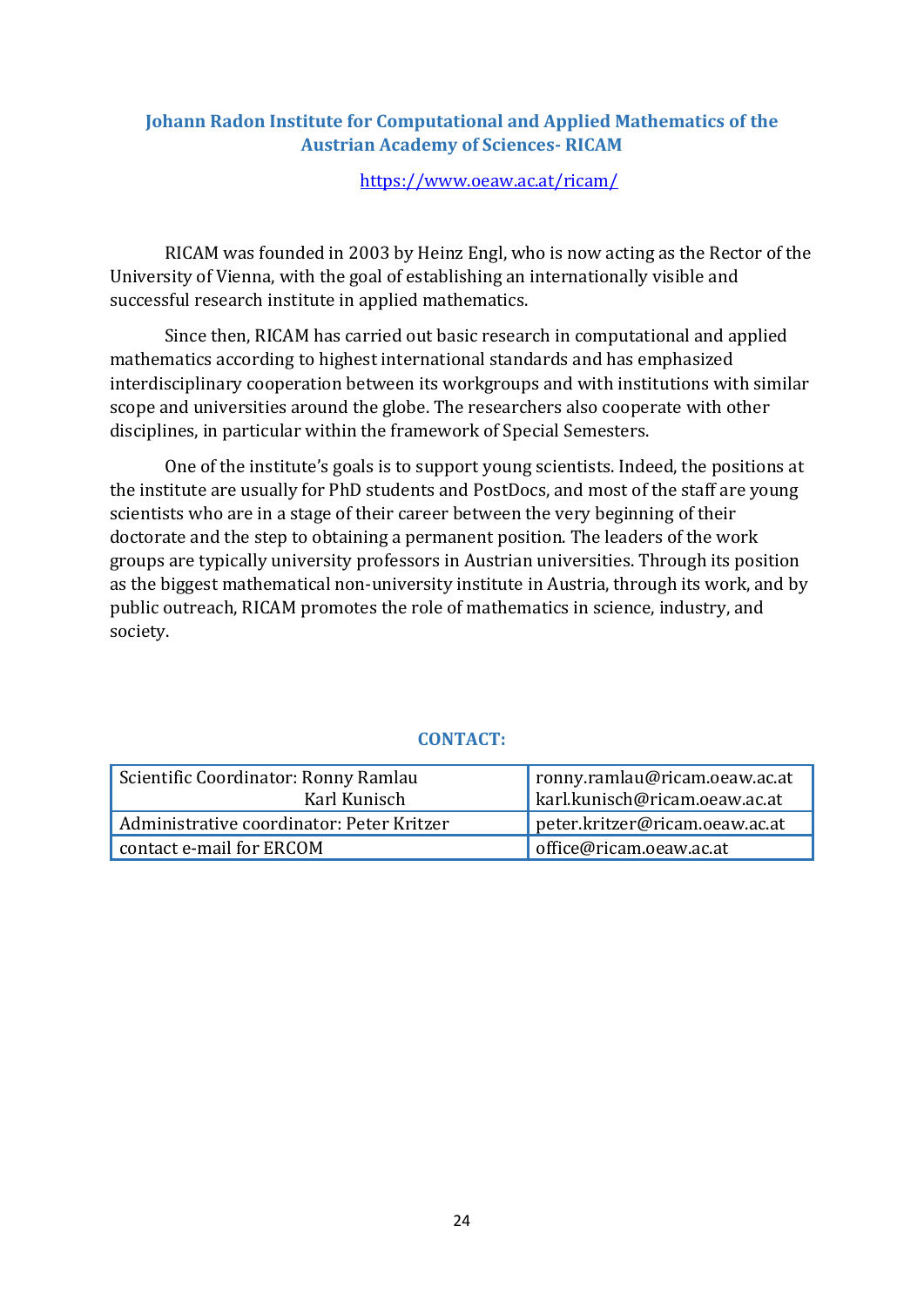# **Leonhard Euler International Mathematical Institute in Saint Petersburg-EIMI (PDMI Department)**

# <https://eimi.ru/>

Main activities:

- Conferences and workshops
- Thematic programs  $(1-3 \text{ month long})$
- Visitor program (short-term and long-term)
- Graduate student and postdoc programs Scientific

<span id="page-25-0"></span>

| Scientific Coordinator: Peter Zograf         | peter.zograf@gmail.com |
|----------------------------------------------|------------------------|
| Administrative coordinator: Nadia Zalesskaya | zaleska@pdmi.ras.ru    |
| contact e-mail for ERCOM                     | admin@imi.ras.ru       |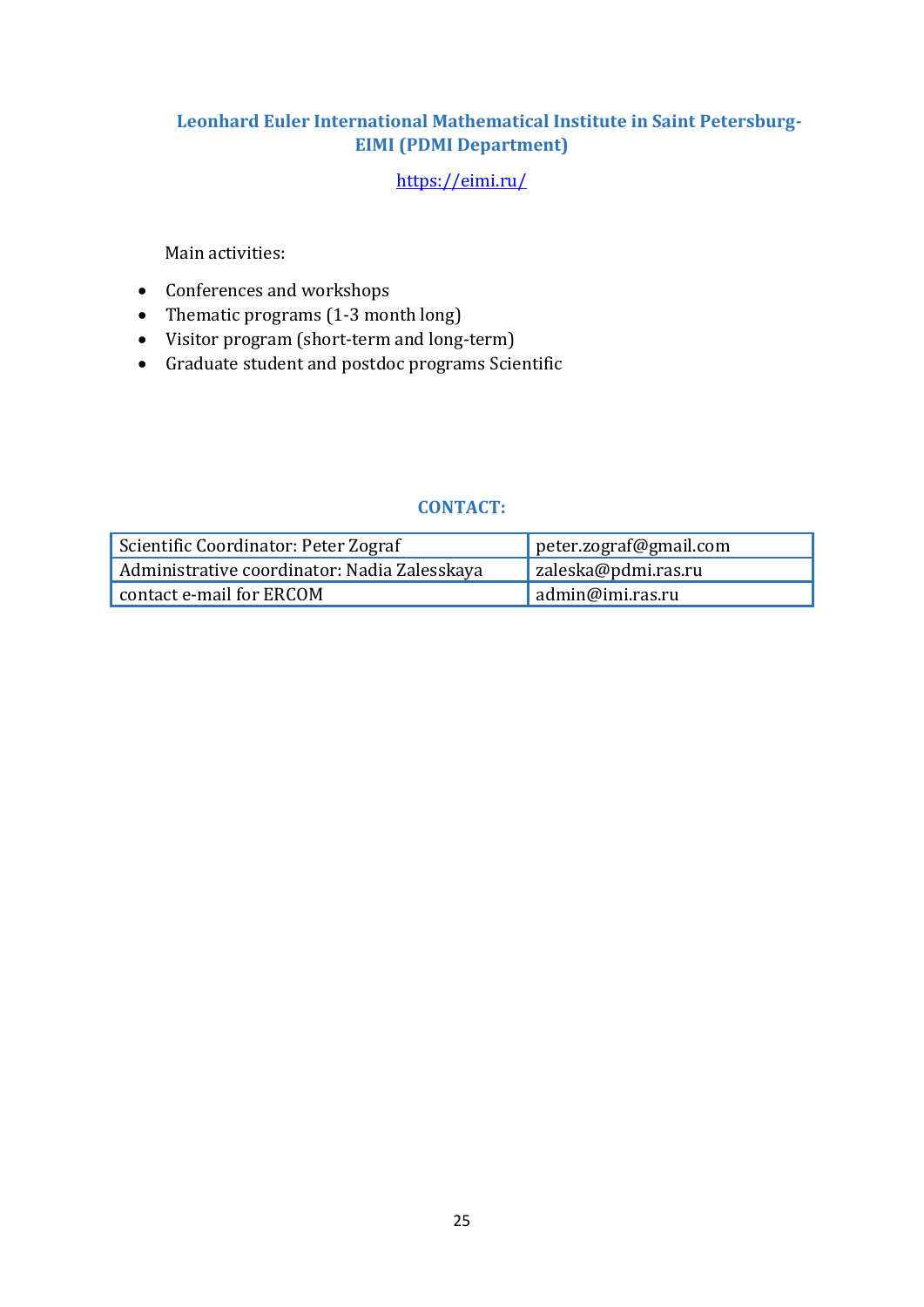### **Mathematisches Forschungsinstitut Oberwolfach- MFO**

#### [www.mfo.de](http://www.mfo.de/)

The Mathematisches Forschungsinstitut Oberwolfach (MFO, Oberwolfach Research Institute for Mathematics) is an international research centre situated in the German Black Forest.

Per year, more than 2500 scientists from all over the world - leading experts in their field - meet at the Institute in order to pursue their research activities, to discuss recent developments with others, and to generate new ideas. The research programs focus on short but intense periods of personal cooperation, with ideal conditions under which to pursue research activities. The Institute is a member of the Leibniz Association and is funded jointly by the German federal government and the state governments.

| Scientific Coordinator: Gerhard Huisken     | director@mfo.de      |
|---------------------------------------------|----------------------|
| Matthias Hieber                             | vice.director@mfo.de |
| Stephan Klaus                               | klaus@mfo.de         |
| Administrative coordinator: Susanne Riester | riester@mfo.de       |
| contact e-mail for ERCOM                    | director@mfo.de      |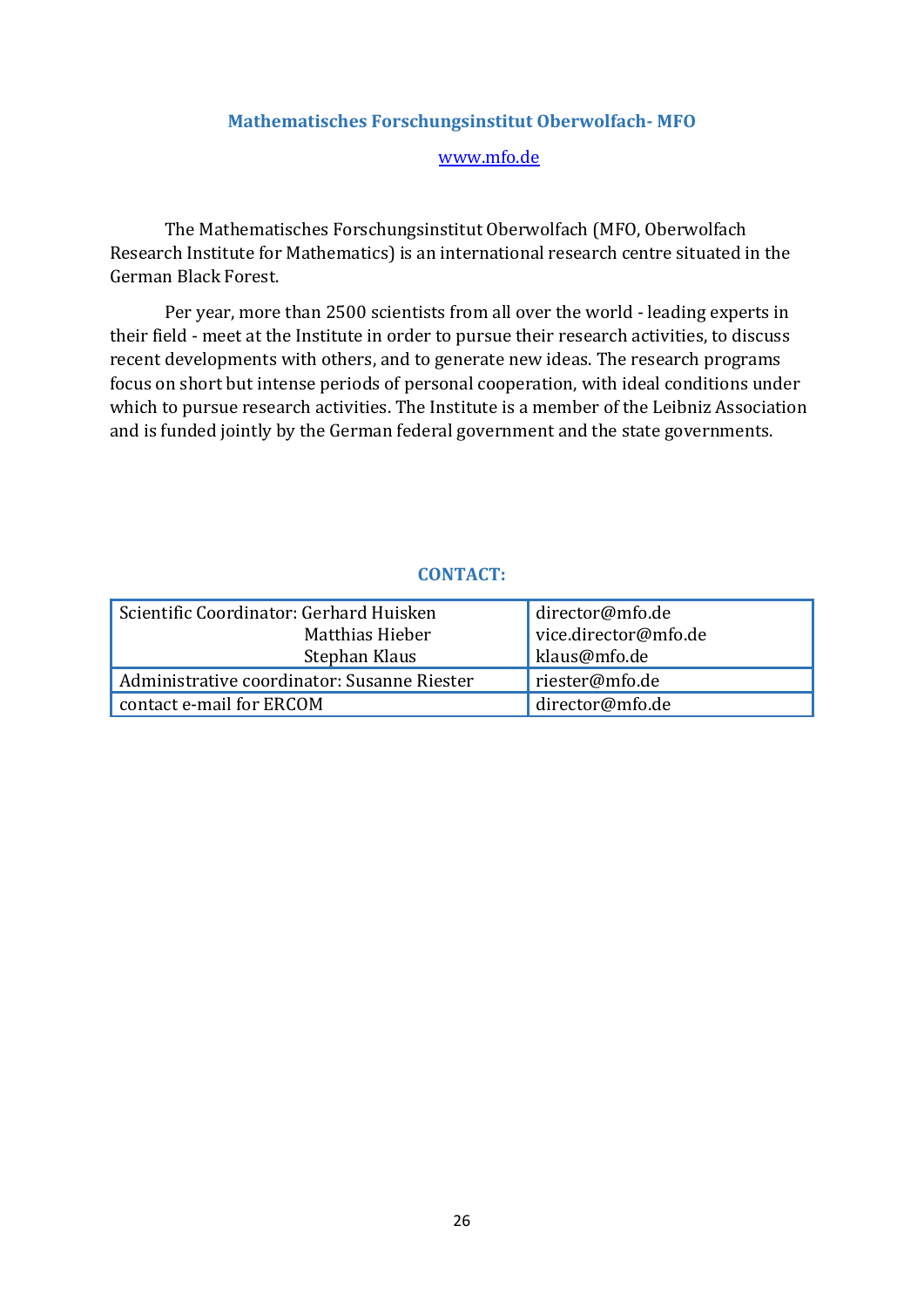# <span id="page-27-0"></span>**Max Plank Institute for Mathematics in the Science, Leipzig- MPI MiS**

#### [www.mis.mpg.de](http://www.mis.mpg.de/)

MPI MiS is an internationally leading research center for applied mathematics. The research focuses on many areas of physics (material science, micro- and nanostructures, fluid dynamics, magnetism, theoretical high energy physics), scientific computing (multigrid methods, tensor decompositions, quantum chemistry), applied algebra (algebraic statistics, optimization, life sciences), and complex systems (information theory, nonlinear dynamics, network analysis, machine learning, game theory and economic models).

It runs an extensive guest program with many distinguished international visitors and a very active PhD program in cooperation with Leipzig University.

In addition, many conferences and workshops are organized at MPI MiS: [www.mis.mpg.de/calendar/conferences](http://www.mis.mpg.de/calendar/conferences)

| Scientific Coordinator:: Jörg Lehnert      | ercom_dir@mis.mpg.de                     |
|--------------------------------------------|------------------------------------------|
| Administrative coordinator: Heike Rackwitz | ercom@mis.mpg.de                         |
| contact e-mail for ERCOM                   | ercom_dir@mis.mpg.de<br>ercom@mis.mpg.de |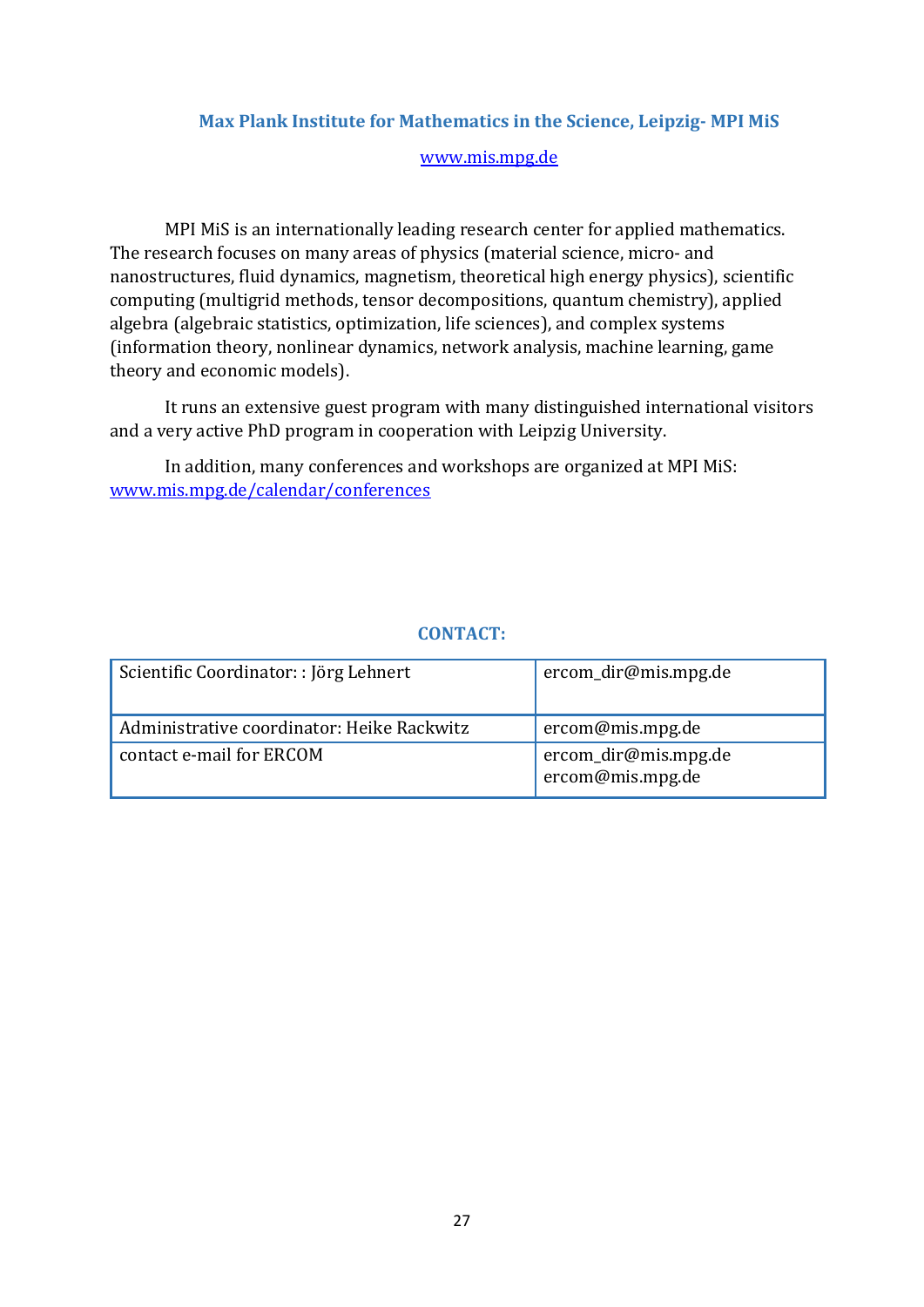# **Max Planck Institute for Mathematics, Bonn- MPIM**

<https://www.mpim-bonn.mpg.de/>

<span id="page-28-0"></span>The Max Planck Institute for Mathematics is one of the nearly ninety research institutes of the Max Planck Society. The institute was founded in 1980 by Prof. Friedrich Hirzebruch, who directed it until his retirement in 1995.

The institute is led by a board of directors consisting of Gerd Faltings, Dennis Gaitsgory, Peter Scholze and Peter Teichner. Peter Scholze is the current managing director. They are joined by Stavros Garoufalidis, Sergei Gukov, Stefan Müller, and Werner Nahm, as external scientific members and emeritus directors Werner Ballmann, Günter Harder, Yuri Manin and Don Zagier, as retired scientific members of the institute.

The institute is primarily a guest institute, with the guests being selected on basis of mathematical merit. The duration of the stay various greatly from one week (usually to work with a longer term visitor), to several years. A postdoc will usually stay for at least one year. There are also several group leaders, who can stay up to 7 years. Further, there is also a small PhD program, with usually about 20 PhD students.

The principal aim is to stimulate discussion and exchange of ideas within the mathematics community. In this also cooperation with the University of Bonn plays an important role. Visitors can for example teach at the University of Bonn.

Beyond the visiting program, there are usually several conferences or activities organized.

The working areas are: Algebraic Groups, Arithmetic Geometry, Number Theory, Representation Theory, Algebraic and Complex Geometry, Differential Geometry and Topology, Algebraic Topology, Global Analysis, Non-Commutative Geometry, Dynamical Systems and Mathematical Physics.

The research is supported by the library, the administration and the computer group.

<span id="page-28-1"></span>

| Scientific Coordinator: Pieter Moree     | moree@mpim-bonn.mpg.de                             |
|------------------------------------------|----------------------------------------------------|
| Administrative coordinator: Talip Toksöz | toksoez@mpim-bonn.mpg.de                           |
| contact e-mail for ERCOM                 | toksoez@mpim-bonn.mpg.de<br>moree@mpim-bonn.mpg.de |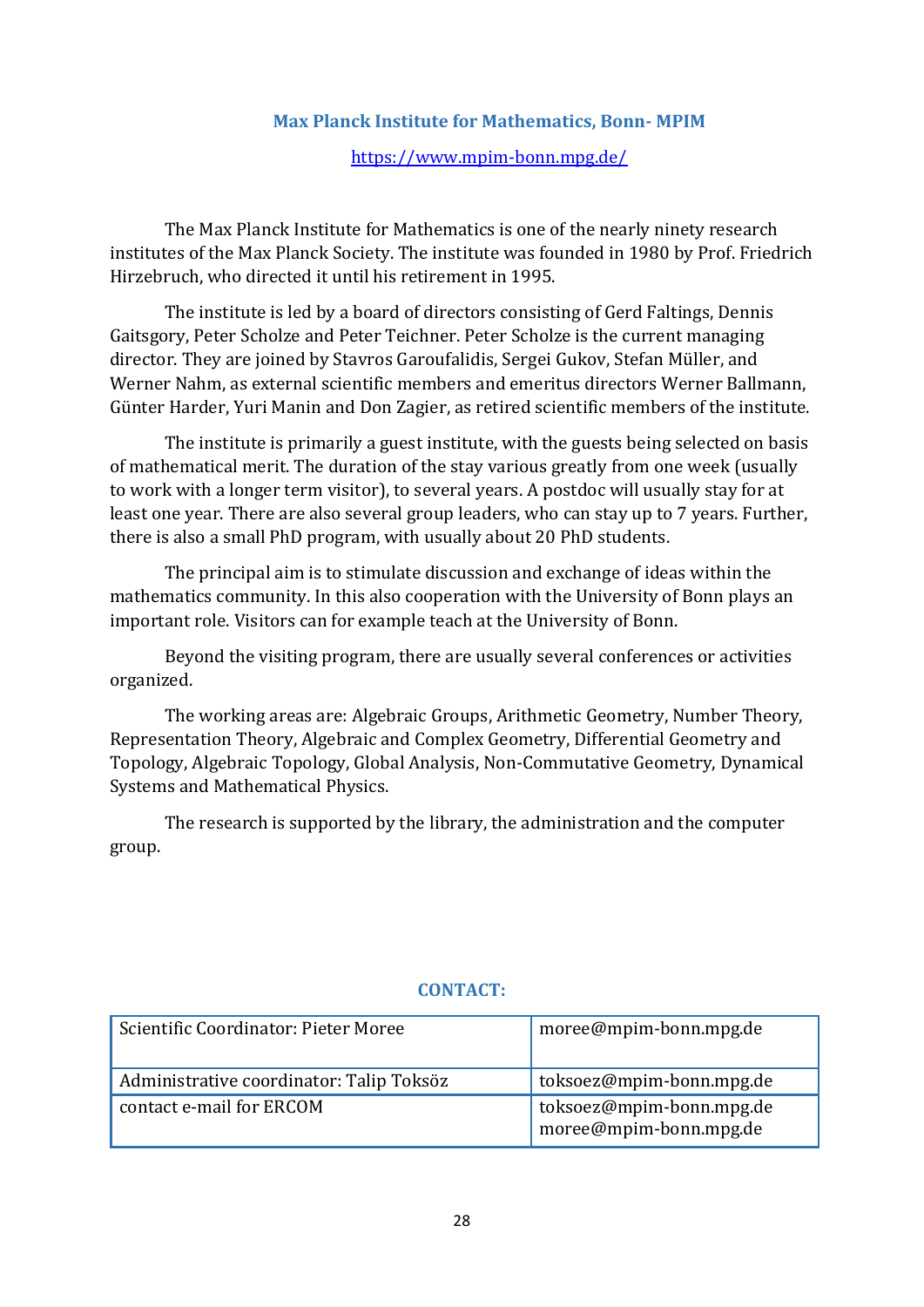# **Mittag-Leffler Institute, Stockholm- IML**

# <http://mittag-leffler.se/>

IML overview:

# **Research programs**

- Hybrid event with 30 on-site participants and up to 120 online participants
- September to December or January to April
- Weekly formal seminars, hybrid using IML Zoom room
- Seminars live streamed, recorded, and available on homepage and in IML app
- Informal seminars, twice a week, hybrid using IML Zoom room
- Free accommodation (travel expenses covered by IML for junior fellows) **Conferences**
- June to July
- One week hybrid conferences, 30 on-site participants, up to 120 online participants
- Seminars Monday to Friday
- Seminars live streamed, recorded, and available in the IML app
- Free accommodation and meals **Funding**
- Swedish Research Council
- Private foundations (Knut and Alice Wallenberg Foundation, Verg Foundation, ACTA Mathematica Foundation, Crafoord Foundation, GS Magnuson Foundation) **Facilities**
- Seminar Zoom room (seminar hall) equipped with AV-technology to stream, record and publish seminars online.
- Project management tool (Projectplace) facilitate the communication with organizers.
- IML app facilitate the interaction with and between program participants.
- Accommodations (30 apartments with kitchen and bathroom)
- Dining hall
- Office spaces and common areas

<span id="page-29-0"></span>

| Scientific Coordinator: Tobias Ekholm<br>Hans Ringström | ekholm@mittag-leffler.se<br>ringstrom@mittag-leffler.se |
|---------------------------------------------------------|---------------------------------------------------------|
| Administrative coordinator: Sofie Holm                  | holm@mittag-leffler.se                                  |
| contact e-mail for ERCOM                                | ekholm@mittag-leffler.se<br>holm@mittag-leffler.se      |